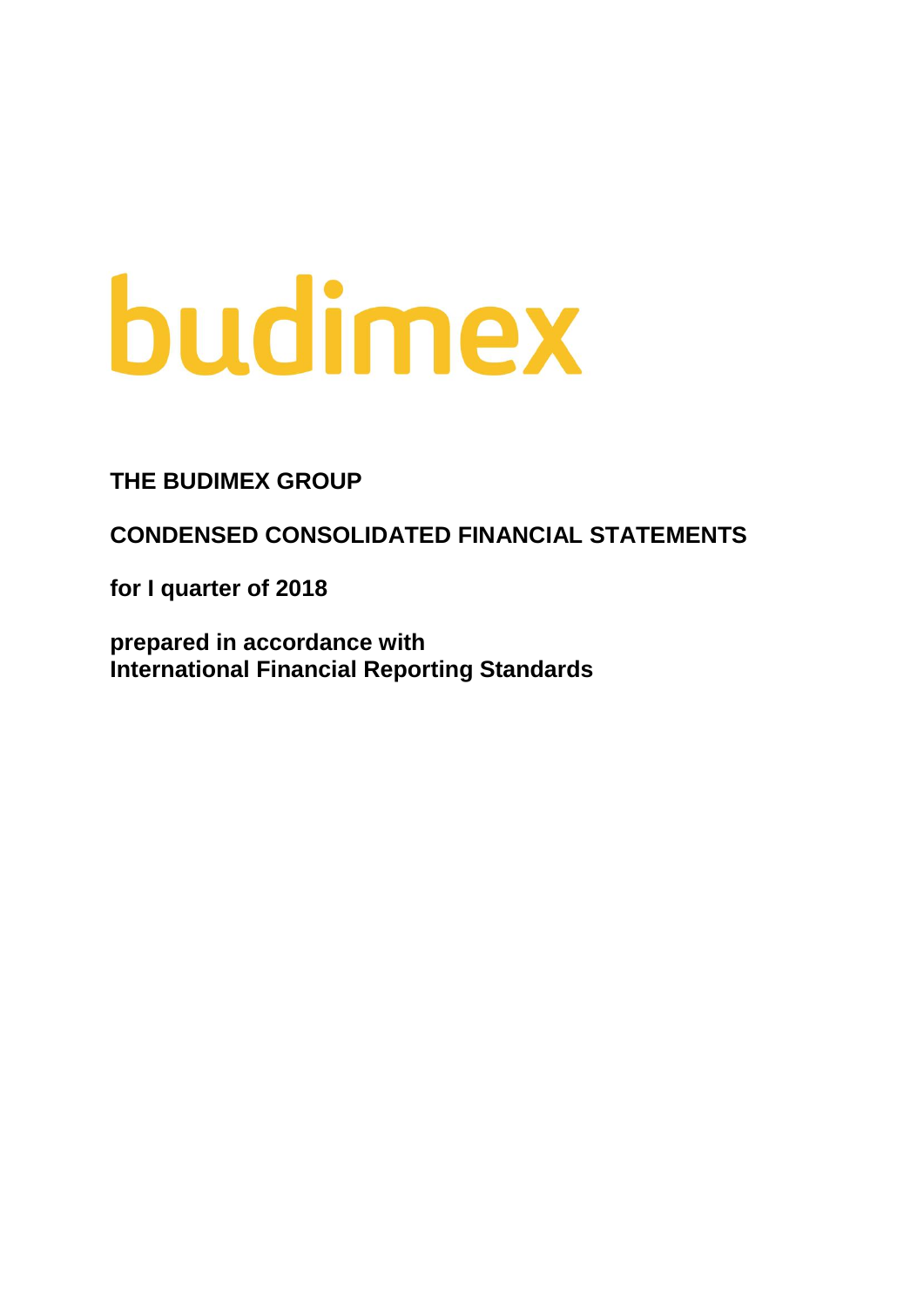# budimex

*(all amounts are expressed in PLN thousand)*

# **Table of contents**

| 1.   |                                                                                                       |  |
|------|-------------------------------------------------------------------------------------------------------|--|
| 1.1. |                                                                                                       |  |
| 1.2. |                                                                                                       |  |
| 1.3. | Description of the changes in the composition of the Group together with the indication of their      |  |
|      |                                                                                                       |  |
| 2.   |                                                                                                       |  |
| 3.   |                                                                                                       |  |
| 3.1. | Accounting policies and basis of preparing the consolidated financial statements of the Budimex       |  |
|      |                                                                                                       |  |
| 3.2. | Changes in accounting principles and the method of preparation of financial statements 12             |  |
| 3.3. |                                                                                                       |  |
| 4.   | Descriptions of factors and events which had a material effect on the financial result of the Budimex |  |
|      |                                                                                                       |  |
| 5.   |                                                                                                       |  |
| 6.   | Revenue from sale of finished goods and services, and goods for resale and raw materials, by          |  |
|      |                                                                                                       |  |
| 6.1. |                                                                                                       |  |
| 6.2. |                                                                                                       |  |
| 6.3. | Sales revenue of the segment "Construction business" by construction type  19                         |  |
| 7.   |                                                                                                       |  |
| 8.   | Factors which will affect results achieved by the Group in a period covering at least the next        |  |
|      |                                                                                                       |  |
| 9.   | The main events in the first quarter of 2018 and significant events after 31 March 2018  21           |  |
| 10.  |                                                                                                       |  |
| 11.  | The Management Board's position on the feasibility of results stated in the financial forecasts       |  |
|      | published earlier for the year in view of the financial results presented in the quarterly report in  |  |
|      |                                                                                                       |  |
| 12.  | Statement of ownership of shares of Budimex SA or rights to such shares (options) held by the         |  |
|      | managing or supervisory persons of Budimex SA as at the date of publication of this report together   |  |
|      |                                                                                                       |  |
| 13.  | Proceedings pending as at 31 March 2018 before court, competent arbitration body or any public        |  |
|      |                                                                                                       |  |
| 13.  |                                                                                                       |  |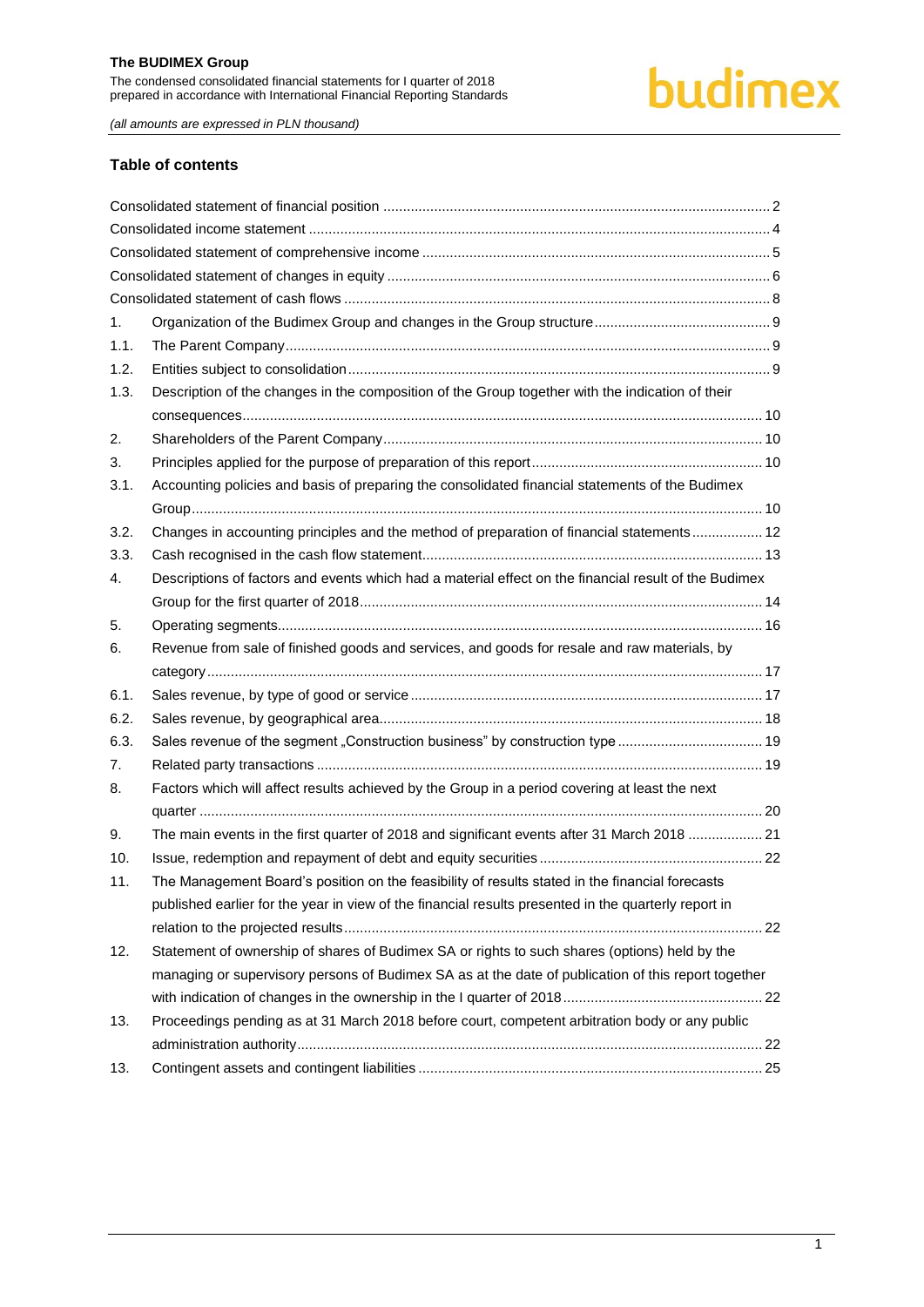

*(all amounts are expressed in PLN thousand)*

# <span id="page-2-0"></span>**Consolidated statement of financial position**

| <b>ASSETS</b>                                 | 31 March 2018 | 31 December 2017 |
|-----------------------------------------------|---------------|------------------|
| Non-currents (long-term) assets               |               |                  |
| Property, plant and equipment                 | 160 816       | 162 422          |
| Investment properties                         | 25 001        | 24 623           |
| Intangible assets                             | 28 906        | 30 163           |
| Goodwill of subordinated entities             | 73 237        | 73 237           |
| Investments in equity accounted entities      | 36 393        | 39 228           |
| Investments in equity instruments             | 9 4 0 1       | 9 5 0 1          |
| Retentions for construction contracts         | 33 620        | 30 138           |
| Trade and other receivables                   | 41 038        | 39 341           |
| Receivables from service concession agreement | 46 507        | 46 440           |
| Other financial assets                        | 71 660        | 67 033           |
| Deferred tax assets                           | 405 917       | 405 208          |
| Total non-current (long-term) assets          | 932 496       | 927 334          |
| <b>Current (short-term) assets</b>            |               |                  |
| Inventories                                   | 1 501 001     | 1 425 100        |
| Trade and other receivables                   | 678 781       | 689 939          |
| Retentions for construction contracts         | 25 4 95       | 27812            |
| Valuation of long-term construction contracts | 599 583       | 483 501          |
| Current tax assets                            | 43 4 24       | 30 298           |
| Other financial assets                        | 248 783       | 286 533          |
| Cash and cash equivalents                     | 1 480 006     | 2 126 839        |
| Total current (short-term) assets             | 4577073       | 5 070 022        |
| <b>TOTAL ASSETS</b>                           | 5 509 569     | 5 997 356        |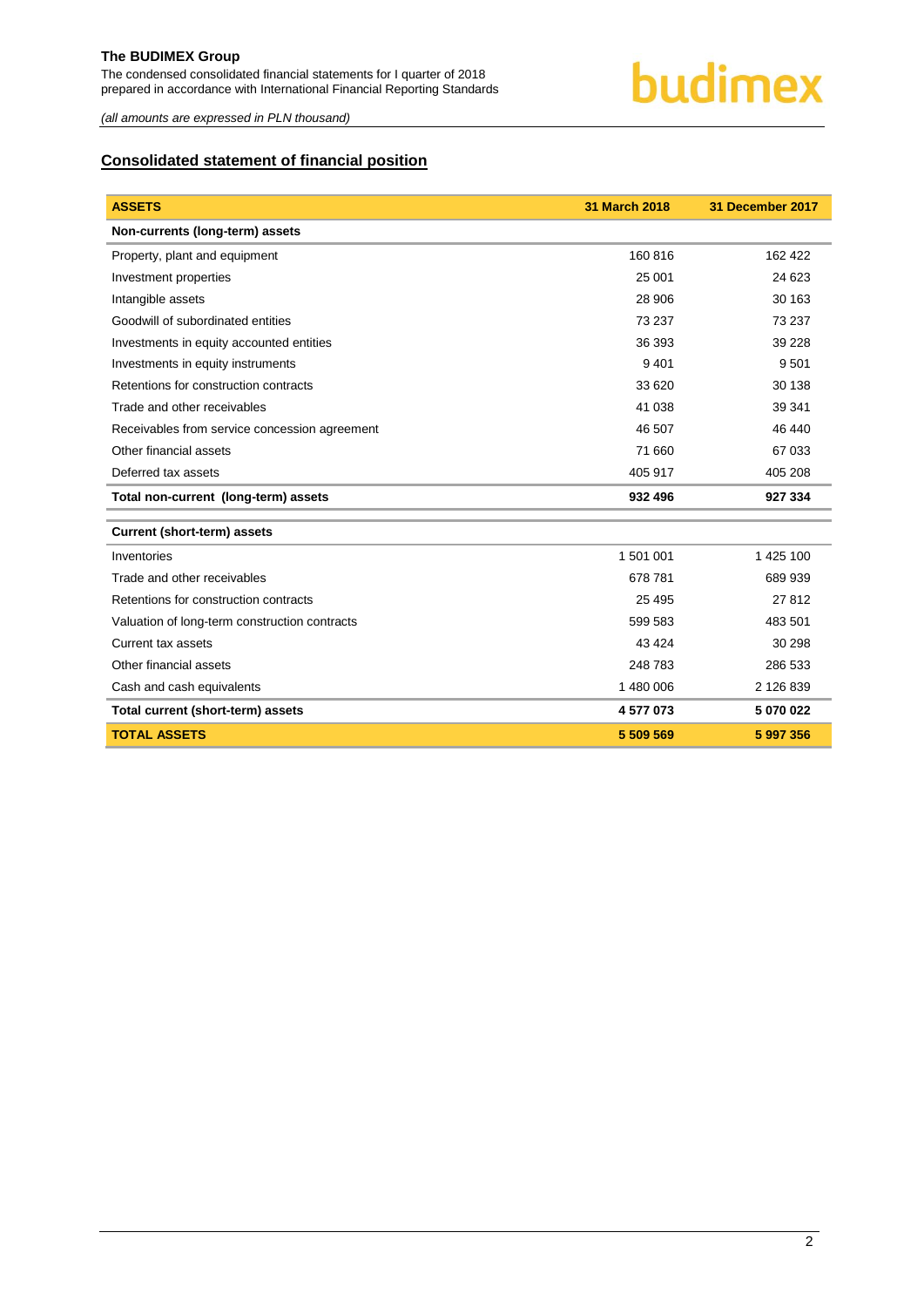The condensed consolidated financial statements for I quarter of 2018 prepared in accordance with International Financial Reporting Standards



*(all amounts are expressed in PLN thousand)*

# **Consolidated statement of financial position (cont.)**

| <b>EQUITY AND LIABILITIES</b>                                       | 31 March 2018 | 31 December 2017 |
|---------------------------------------------------------------------|---------------|------------------|
| <b>Equity</b>                                                       |               |                  |
| <b>Issued capital</b>                                               | 145 848       | 145 848          |
| Share premium                                                       | 87 163        | 87 163           |
| Other reserves                                                      | 2557          | 2557             |
| Foreign exchange differences on translation of foreign operations   | 6 2 1 9       | 5 3 4 2          |
| Retained earnings                                                   | 703 853       | 640 533          |
| Shareholders' equity attributable to the shareholders of the Parent | 945 640       | 881 443          |
| Equity attributable to non-controlling interests                    | 708           | 685              |
| <b>Total equity</b>                                                 | 946 348       | 882 128          |
| <b>Liabilities</b>                                                  |               |                  |
| Non-current (long-term) liabilities                                 |               |                  |
| Loans, borrowings and other external sources of finance             | 98 350        | 92 086           |
| Retentions for construction contracts                               | 208 062       | 203 643          |
| Provision for long-term liabilities and other charges               | 312 198       | 305 858          |
| Retirement benefits and similar obligations                         | 11 086        | 11 086           |
| Other financial liabilities                                         | 2 2 1 2       | 2 2 5 0          |
| Total non-current (long-term) liabilities                           | 631 908       | 614 923          |
| <b>Current (short-term) liabilities</b>                             |               |                  |
| Loans, borrowings and other external sources of finance             | 33 205        | 30 324           |
| Trade and other payables                                            | 1 411 844     | 1697984          |
| Retentions for construction contracts                               | 201 759       | 217 193          |
| Provisions for construction contract losses                         | 166 435       | 243 829          |
| Valuation of long-term construction contracts                       | 700 035       | 783 209          |
| Deferred income                                                     | 1 217 264     | 1 345 267        |
| Provision for short-term liabilities and other charges              | 189866        | 170 762          |
| Current tax liability                                               | 4 9 9 0       | 3 4 0 4          |
| Retirement benefits and similar obligations                         | 1537          | 1 5 3 7          |
| Other financial liabilities                                         | 4 3 7 8       | 6796             |
| Total current (short-term) liabilities                              | 3 931 313     | 4 500 305        |
| <b>Total liabilities</b>                                            | 4 563 221     | 5 115 228        |
| <b>TOTAL EQUITY AND LIABILITIES</b>                                 | 5 509 569     | 5 997 356        |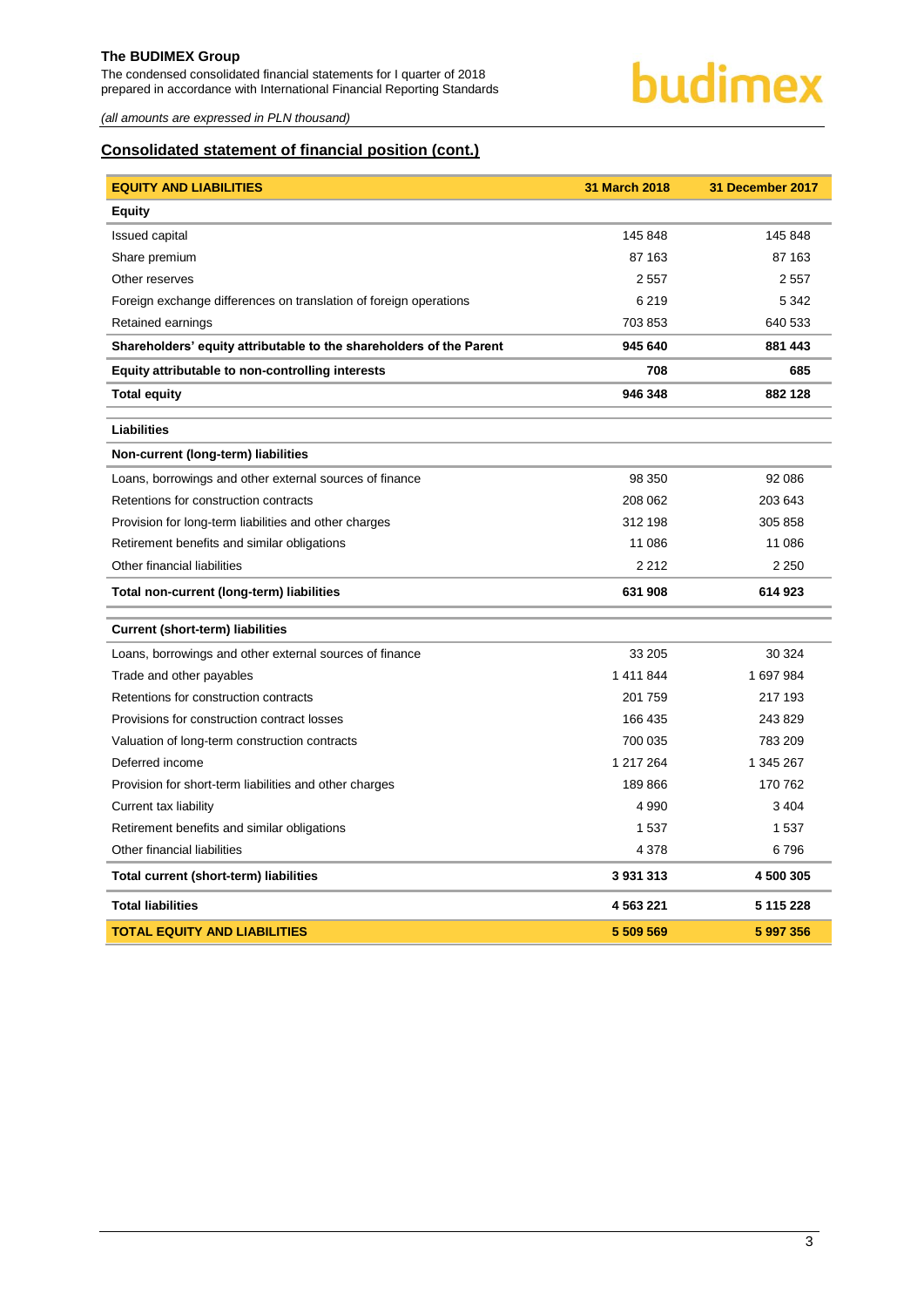The condensed consolidated financial statements for I quarter of 2018 prepared in accordance with International Financial Reporting Standards



*(all amounts are expressed in PLN thousand)*

# <span id="page-4-0"></span>**Consolidated income statement**

|                                                                                                 | 3-month period ended 31 March |           |
|-------------------------------------------------------------------------------------------------|-------------------------------|-----------|
|                                                                                                 | 2018                          | 2017      |
| <b>Continuing operations</b>                                                                    |                               |           |
| Net sales of finished goods, goods for resale, raw materials and services                       | 1 338 831                     | 1 052 740 |
| Cost of finished goods, goods for resale, raw materials and services sold                       | (1198590)                     | (889 730) |
| Gross profit on sales                                                                           | 140 241                       | 163 010   |
| Selling expenses                                                                                | (7362)                        | (7624)    |
| Administrative expenses                                                                         | (53603)                       | (52767)   |
| Other operating income                                                                          | 11 732                        | 14 170    |
| Other operating expenses                                                                        | (7091)                        | (6439)    |
| <b>Operating profit</b>                                                                         | 83 917                        | 110 350   |
| Finance income                                                                                  | 10 145                        | 10 202    |
| Finance costs                                                                                   | (10328)                       | (11 207)  |
| Share in net (losses) of equity accounted subordinates                                          | (2835)                        | (2482)    |
| <b>Gross profit</b>                                                                             | 80 899                        | 106 863   |
| Income tax                                                                                      | (17556)                       | (21610)   |
| Net profit from continuing operations                                                           | 63 343                        | 85 253    |
| Net profit for the period                                                                       | 63 343                        | 85 253    |
| of which:                                                                                       |                               |           |
| Attributable to the shareholders of the Parent                                                  | 63 320                        | 85 158    |
| Attributable to non-controlling interests                                                       | 23                            | 95        |
|                                                                                                 |                               |           |
|                                                                                                 |                               |           |
| Basic and diluted earnings per share attributable<br>to the shareholders of the Parent (in PLN) | 2.48                          | 3.34      |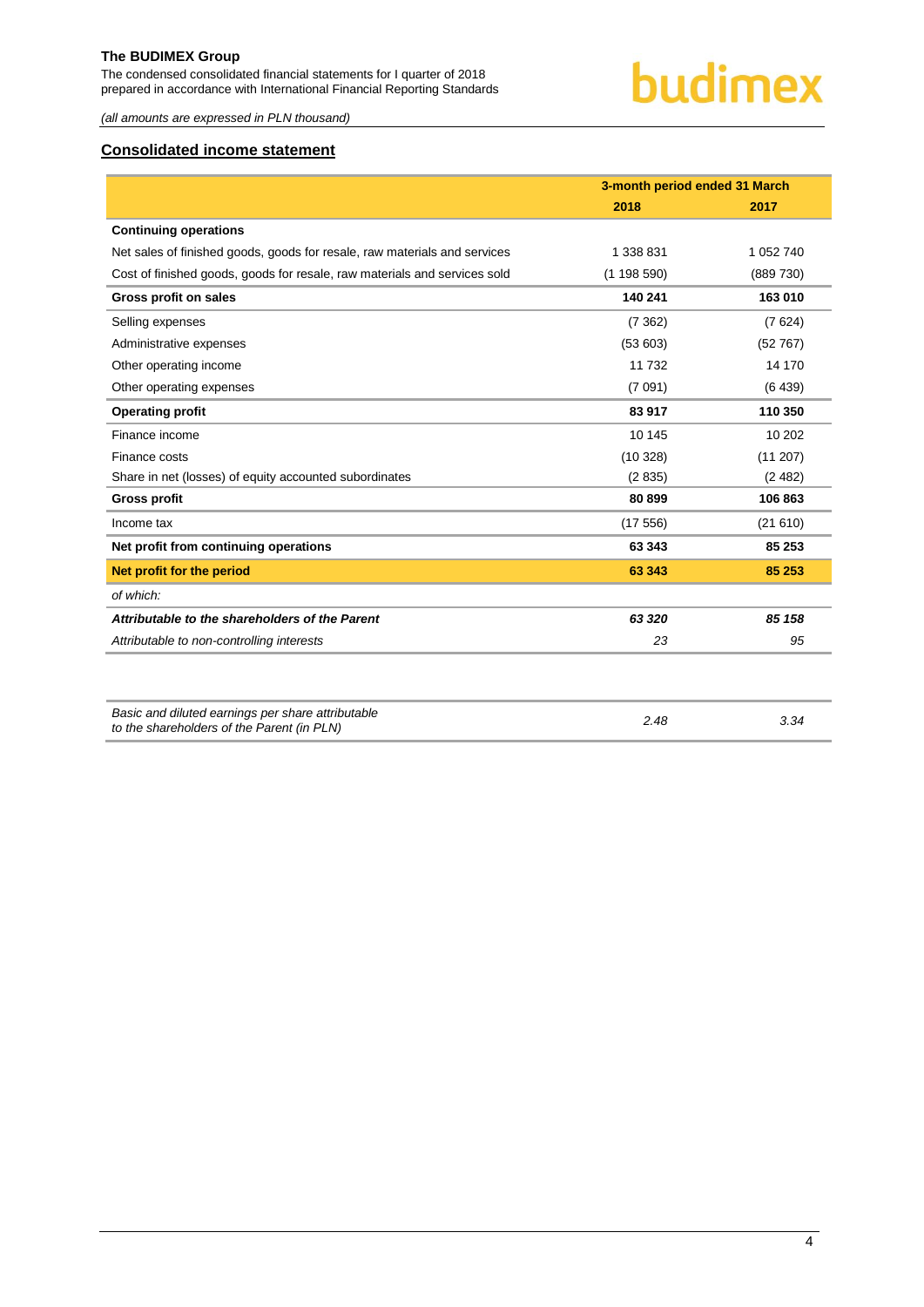The condensed consolidated financial statements for I quarter of 2018 prepared in accordance with International Financial Reporting Standards

*(all amounts are expressed in PLN thousand)*

# <span id="page-5-0"></span>**Consolidated statement of comprehensive income**

|                                                                                     | 3-month period ended 31 March |        |
|-------------------------------------------------------------------------------------|-------------------------------|--------|
|                                                                                     | 2018                          | 2017   |
| Net profit for the period                                                           | 63 343                        | 85 253 |
| Other comprehensive income which:                                                   |                               |        |
| Items to be reclassified to profit or loss upon satisfaction of certain conditions: |                               |        |
| Foreign exchange differences on translation of foreign operations                   | 877                           | (429)  |
| Income tax related to components of other comprehensive income                      |                               |        |
| Items not to be subsequently reclassified to profit or loss:                        |                               |        |
| Actuarial gains/(losses)                                                            |                               |        |
| Income tax related to components of other comprehensive income                      |                               |        |
| Other comprehensive income                                                          | 877                           | (429)  |
| Total comprehensive income for the period                                           | 64 220                        | 84 824 |
| Of which:                                                                           |                               |        |
| Attributable to the shareholders of the Parent                                      | 64 197                        | 84 729 |
| Attributable to non-controlling interests                                           | 23                            | 95     |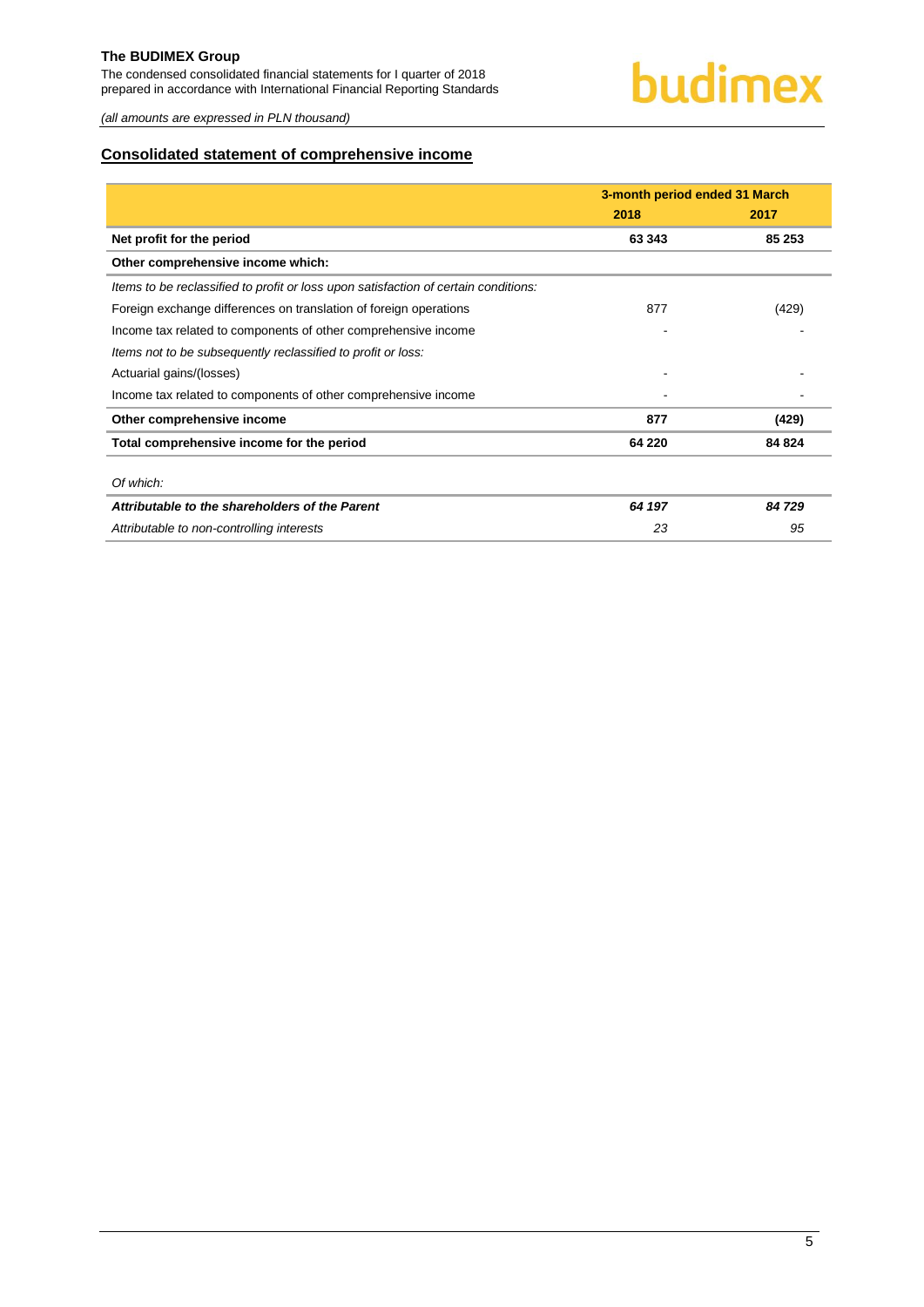The condensed consolidated financial statements for I quarter of 2018 prepared in accordance with International Financial Reporting Standards

*(all amounts are expressed in PLN thousand)*



# **Consolidated statement of changes in equity**

<span id="page-6-0"></span>

|                                              | Equity attributable to the shareholders of the Parent |                         |                                       |                                    |                                                                                   |                | controlling     |        | <b>Total</b><br>equity |  |
|----------------------------------------------|-------------------------------------------------------|-------------------------|---------------------------------------|------------------------------------|-----------------------------------------------------------------------------------|----------------|-----------------|--------|------------------------|--|
|                                              |                                                       |                         |                                       |                                    | <b>Other reserves</b>                                                             | <b>Foreign</b> | <b>Retained</b> |        |                        |  |
|                                              | <b>Issued capital</b>                                 | <b>Share</b><br>premium | <b>Share-based</b><br><b>payments</b> | <b>Actuarial</b><br>gains/(losses) | earnings<br>exchange<br>differences on<br>translation of<br>foreign<br>operations |                | <b>Total</b>    |        |                        |  |
| Balance as at 1 January 2018                 | 145 848                                               | 87 163                  | 7 1 7 1                               | (4614)                             | 5 3 4 2                                                                           | 640 533        | 881 443         | 685    | 882 128                |  |
| Profit for the period                        | $\blacksquare$                                        | $\blacksquare$          | $\sim$                                | ٠                                  | $\sim$                                                                            | 63 3 20        | 63 3 20         | 23     | 63 343                 |  |
| Other comprehensive income                   | $\blacksquare$                                        | $\blacksquare$          | $\overline{\phantom{a}}$              |                                    | 877                                                                               | $\sim$         | 877             | $\sim$ | 877                    |  |
| Total comprehensive income for<br>the period | $\blacksquare$                                        | $\blacksquare$          | $\blacksquare$                        | $\blacksquare$                     | 877                                                                               | 63 3 20        | 64 197          | 23     | 64 220                 |  |
| Balance as at 31 March 2018                  | 145 848                                               | 87 163                  | 7 1 7 1                               | (4614)                             | 6 2 1 9                                                                           | 703 853        | 945 640         | 708    | 946 348                |  |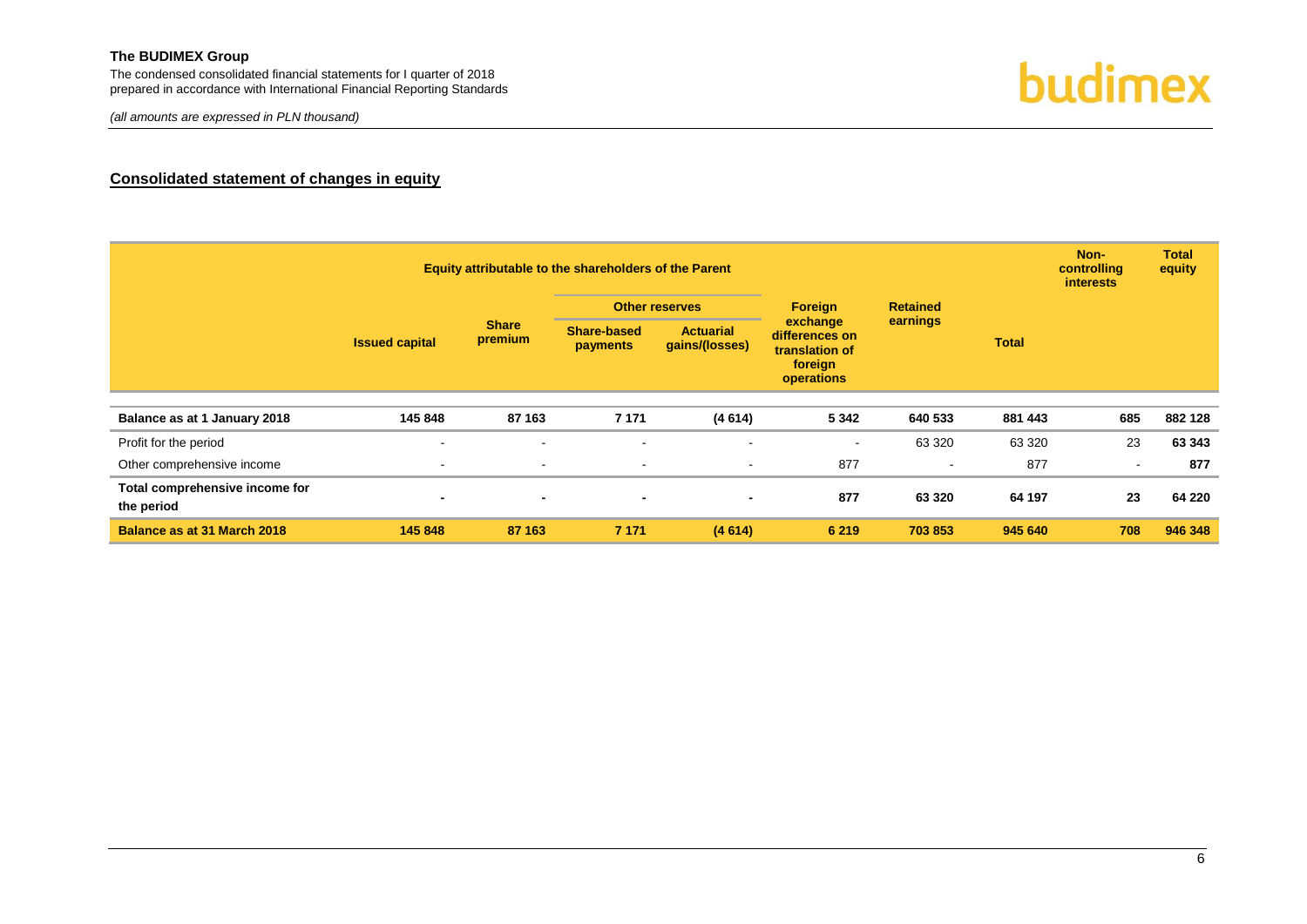The condensed consolidated financial statements for I quarter of 2018 prepared in accordance with International Financial Reporting Standards





# **Consolidated statement of changes in equity (cont.)**

|                                               | Equity attributable to the shareholders of the Parent Company |                                                                                                                                                                     |                |                       |                |                 |          | Non-<br>controlling<br><b>interests</b> | <b>Total</b><br>equity |
|-----------------------------------------------|---------------------------------------------------------------|---------------------------------------------------------------------------------------------------------------------------------------------------------------------|----------------|-----------------------|----------------|-----------------|----------|-----------------------------------------|------------------------|
|                                               |                                                               |                                                                                                                                                                     |                | <b>Other reserves</b> | <b>Foreign</b> | <b>Retained</b> |          |                                         |                        |
|                                               | <b>Issued capital</b>                                         | <b>Share</b><br><b>Share-based</b><br><b>Actuarial</b><br>differences on<br>premium<br>gains/(losses)<br><b>payments</b><br>translation of<br>foreign<br>operations |                | earnings<br>exchange  | <b>Total</b>   |                 |          |                                         |                        |
| Balance as at 1 January 2017                  | 145 848                                                       | 87 163                                                                                                                                                              | 7 1 7 1        | (2446)                | 5 5 2 5        | 558 116         | 801 377  | 4 4 4 3                                 | 805 820                |
| Profit for the period                         | $\overline{\phantom{a}}$                                      | $\blacksquare$                                                                                                                                                      |                | $\blacksquare$        | $\blacksquare$ | 85 158          | 85 158   | 95                                      | 85 253                 |
| Other comprehensive income                    | $\blacksquare$                                                | $\blacksquare$                                                                                                                                                      |                | $\blacksquare$        | (429)          | $\blacksquare$  | (429)    | $\blacksquare$                          | (429)                  |
| Total comprehensive income for<br>the period  | $\blacksquare$                                                | $\blacksquare$                                                                                                                                                      | $\blacksquare$ | $\blacksquare$        | (429)          | 85 158          | 84729    | 95                                      | 84 824                 |
| Increase in interest in subsidiary<br>company |                                                               |                                                                                                                                                                     |                |                       |                | 662             | 662      | (3080)                                  | (2418)                 |
| Balance as at 31 March 2017                   | 145 848                                                       | 87 163                                                                                                                                                              | 7 1 7 1        | (2446)                | 5 0 9 6        | 643 936         | 886 768  | 1458                                    | 888 226                |
| Profit for the period                         |                                                               |                                                                                                                                                                     |                |                       | L,             | 379 250         | 379 250  | 91                                      | 379 341                |
| Other comprehensive income                    |                                                               |                                                                                                                                                                     |                | (2 168)               | 246            |                 | (1922)   | -1                                      | (1921)                 |
| Total comprehensive income for<br>the period  | $\qquad \qquad \blacksquare$                                  |                                                                                                                                                                     |                | (2168)                | 246            | 379 250         | 377 328  | 92                                      | 377 420                |
| <b>Dividends</b>                              | $\overline{\phantom{a}}$                                      | $\blacksquare$                                                                                                                                                      |                | $\blacksquare$        | $\blacksquare$ | (382696)        | (382696) | $\blacksquare$                          | (382696)               |
| Increase in interest in subsidiary<br>company | $\overline{a}$                                                |                                                                                                                                                                     |                | $\blacksquare$        | ٠              | 43              | 43       | (865)                                   | (822)                  |
| <b>Balance as at 31 December 2017</b>         | 145 848                                                       | 87 163                                                                                                                                                              | 7 1 7 1        | (4614)                | 5 3 4 2        | 640 533         | 881 443  | 685                                     | 882 128                |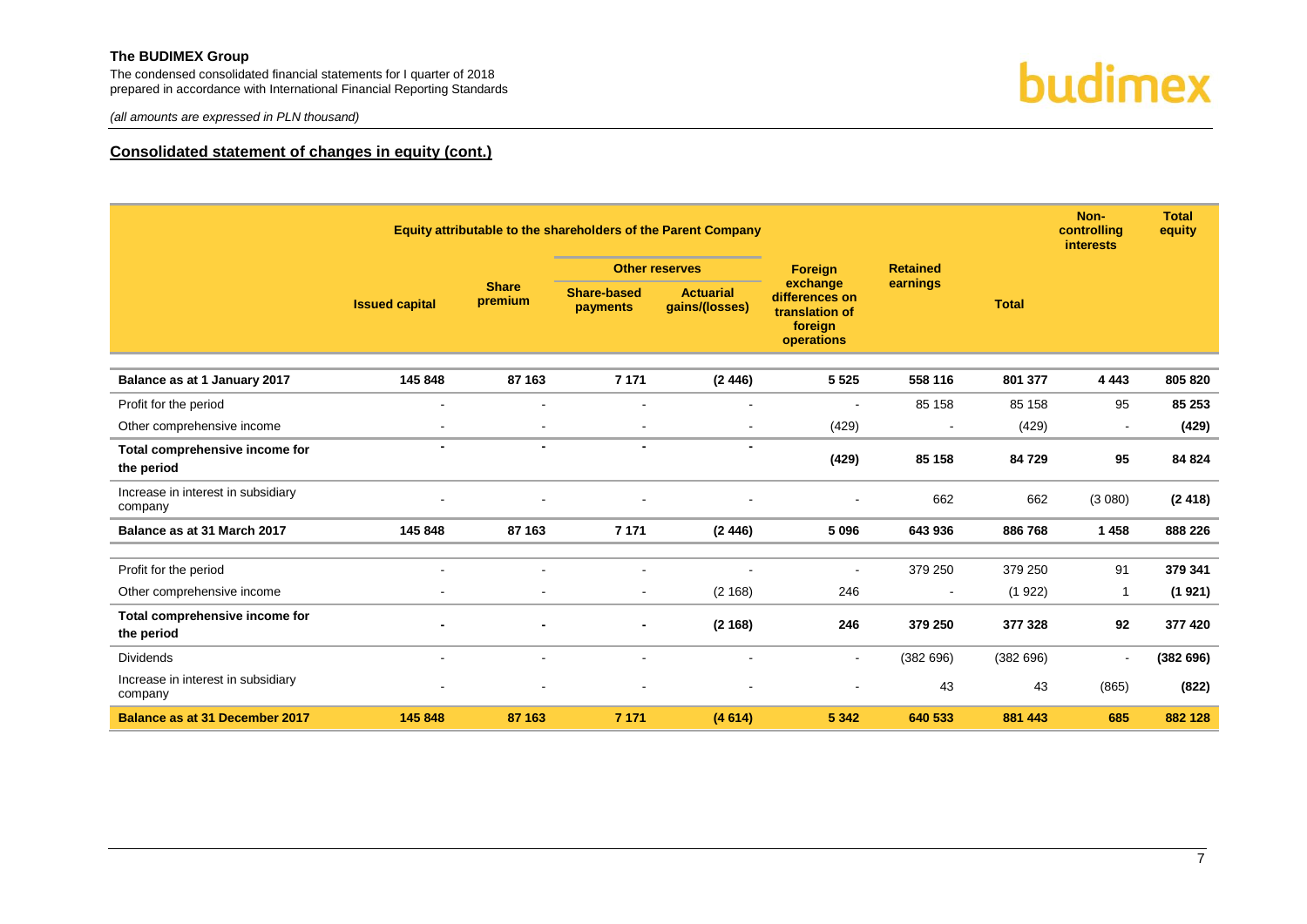The condensed consolidated financial statements for I quarter of 2018 prepared in accordance with International Financial Reporting Standards

# budimex

*(all amounts are expressed in PLN thousand)*

# <span id="page-8-0"></span>**Consolidated statement of cash flows**

|                                                                                                        | 3-month period ended 31 March |               |  |
|--------------------------------------------------------------------------------------------------------|-------------------------------|---------------|--|
|                                                                                                        | 2018                          | 2017          |  |
| CASH FLOW FROM OPRATING ACTIVITIES                                                                     |                               |               |  |
| Net profit before tax                                                                                  | 80 899                        | 106863        |  |
| <b>Adjustments for:</b>                                                                                |                               |               |  |
| Depreciation/ amortization                                                                             | 11 693                        | 8 5 0 2       |  |
| Share in net losses of equity accounted companies                                                      | 2835                          | 2482          |  |
| Foreign exchange (gains)/ losses                                                                       | (559)                         | 930           |  |
| Interest and shares in profits (dividends)                                                             | (1415)                        | (39)          |  |
| (Profit)/ loss on investing activities                                                                 | 148                           | 144           |  |
| Change in valuation of derivative financial instruments                                                | (149)                         | (2517)        |  |
| Change in provisions and liabilities arising from retirement benefits and similar<br>obligations       | 25 4 44                       | 3745          |  |
| Other adjustments                                                                                      | 887                           | (303)         |  |
| Operating profit/ (loss) before changes in working capital                                             | 119 783                       | 119 807       |  |
| Change in receivables and retentions for construction contracts                                        | 7088                          | (3543)        |  |
| Change in inventories                                                                                  | (75901)                       | (161175)      |  |
| Change in retentions for construction contracts and in liabilities, except for loans<br>and borrowings | (297 236)                     | (212 869)     |  |
| Change in deferred income                                                                              | (128003)                      | 80 386        |  |
| Change in valuation of construction contracts and in provision for losses                              | (276650)                      | (317075)      |  |
| Change in cash and cash equivalents of restricted use                                                  | 7 2 9 0                       | (48988)       |  |
| Cash flow used in operating activities                                                                 | (643629)                      | (543 457)     |  |
| Income tax paid                                                                                        | (29732)                       | (79 239)      |  |
| NET CASH USED IN OPERATING ACTIVITIES                                                                  | (673 361)                     | (622696)      |  |
| <b>CASH FLOW FROM INVESTING ACTIVITIES</b>                                                             |                               |               |  |
| Proceeds from sale of intangible assets and property, plant and equipment                              | 8645                          | 36            |  |
| Purchase of intangible assets and property, plant and equipment                                        | (3329)                        | (3696)        |  |
| Purchase of shares in subsidiaries and associates                                                      |                               | (1520)        |  |
| Purchase of bonds issued by banks                                                                      | (238 868)                     | (98965)       |  |
| Proceeds from bonds issued by banks                                                                    | 278 009                       |               |  |
| Loans granted                                                                                          | (6860)                        |               |  |
| Interest received                                                                                      | 1991                          | 129           |  |
| NET CASH FROM/ USED IN INVESTING ACTIVITIES                                                            | 39 588                        | (104016)      |  |
| <b>CASH FLOW FROM FINANCING ACTIVITIES</b>                                                             |                               |               |  |
| Repayment of loans and borrowings                                                                      | (242)                         | (256)         |  |
| Payment of liabilities under finance lease                                                             | (5072)                        | (4670)        |  |
| Interest paid                                                                                          | (932)                         | (573)         |  |
| Other finance expenditure                                                                              | (161)                         | (161)         |  |
| <b>NET CASH USED IN FINANCING ACTIVITIES</b>                                                           | (6 407)                       | (5660)        |  |
| <b>TOTAL NET CASH FLOW</b>                                                                             | (640 180)                     | (732 372)     |  |
| Foreign exchange differences on cash and cash equivalents, net                                         | 637                           | (1353)        |  |
| <b>CASH AND CASH EQUIVALENTS - OPENING BALANCE (note 3.3)</b>                                          | 1961849                       | 2 5 2 4 0 3 3 |  |
| <b>CASH AND CASH EQUIVALENTS - CLOSING BALANCE (note 3.3)</b>                                          | 1 322 306                     | 1790308       |  |
|                                                                                                        |                               |               |  |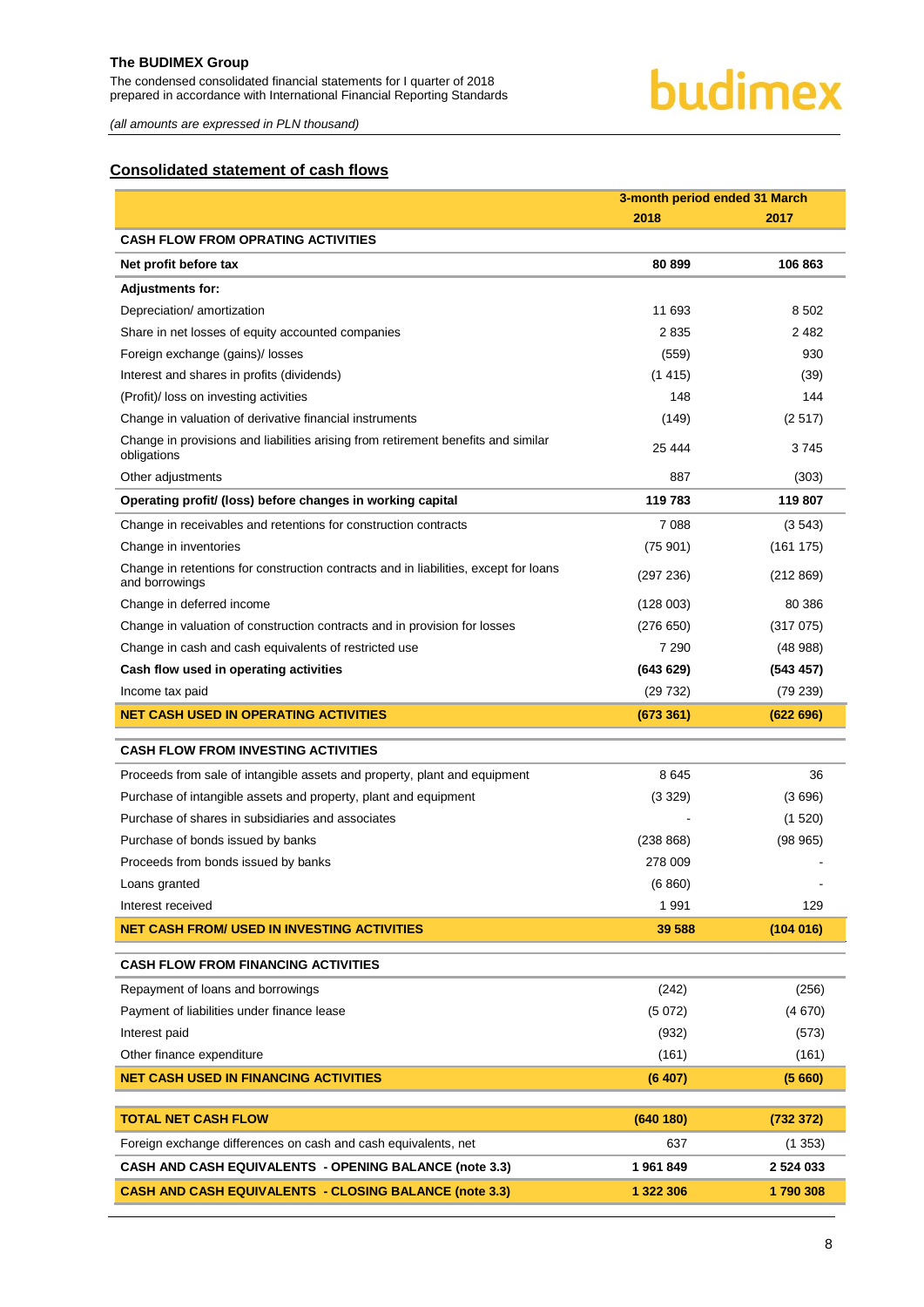# <span id="page-9-1"></span><span id="page-9-0"></span>**1. Organization of the Budimex Group and changes in the Group structure**

# **1.1. The Parent Company**

The parent company of the Budimex Group is Budimex SA (the "Parent Company"), which main area of business is building, rendering of management and advisory services for the Budimex Group companies.

The main areas of the business activities of the Group are widely understood construction-assembly services realized in the system of general execution at home and abroad, developer activities, property management, and limited scope trading, production, transport and other business. Budimex SA serves in the Group as an advisory, management and financial centre. Realization of these three functions is to facilitate:

- efficient flow of information within Group structures,
- strengthening the efficiency of cash and financial management of individual Group companies,
- strengthening market position of the entire Group.

# **1.2. Entities subject to consolidation**

<span id="page-9-2"></span>As at 31 March 2018, 31 December 2017 and 31 March 2017 the following subsidiaries were subject to consolidation:

|                                        | <b>Registered</b> | % in the share capital<br>as at |                         |                          |
|----------------------------------------|-------------------|---------------------------------|-------------------------|--------------------------|
| <b>Company name</b>                    | office            | <b>31 March 31</b><br>2018      | <b>December</b><br>2017 | 31 March<br>2017         |
| Mostostal Kraków SA                    | Cracow / Poland   | 100.00%                         | 100.00%                 | 100.00%                  |
| Mostostal Kraków Energetyka Sp. z o.o. | Cracow / Poland   | 100.00%                         | 100.00%                 |                          |
| Budimex Bau GmbH                       | Cologne/ Germany  | 100.00%                         | 100.00%                 | 100.00%                  |
| Budimex Nieruchomości Sp. z o.o.       | Warsaw / Poland   | 100.00%                         | 100.00%                 | 100.00%                  |
| Budimex Inwestycje "Grunwald" SA       | Warsaw / Poland   | 100.00%                         |                         | $\overline{\phantom{a}}$ |
| Budimex Budownictwo Sp. z o.o.         | Warsaw / Poland   | 100.00%                         | 100.00%                 | 100.00%                  |
| SPV-PIM 1 Sp. z o.o.                   | Warsaw / Poland   | 100.00%                         | 100.00%                 | 100.00%                  |
| Budimex Kolejnictwo SA                 | Warsaw / Poland   | 100.00%                         | 100.00%                 | 100.00%                  |
| Budimex Parking Wrocław Sp. z o.o.     | Warsaw / Poland   | 100.00%                         | 100.00%                 | 100.00%                  |
| Elektromontaż Poznań SA Group          | Poznań / Poland   | 98.95%                          | 98.95%                  | 97.53%                   |

Stand-alone data of Budimex SA and other Group companies, which are partners in consortiums (treated as joint operations according to IFRS 11), includes their share in assets, liabilities, revenue and expenses of the following joint operations:

| <b>Joint operation</b>                         | share   |
|------------------------------------------------|---------|
| Budimex SA Budimex Budownictwo Sp. z o.o. s.c. | 100,00% |
| Budimex SA Energetyka 1 Sp.j.                  | 100,00% |
| Budimex SA Ferrovial Agroman SA s.c.           | 99,98%  |
| Budimex SA Ferrovial Agroman SA 2 s.c.         | 95,00%  |
| Budimex SA Sygnity SA Sp. j.                   | 67,00%  |
| Budimex SA Cadagua SA III s.c.                 | 60,00%  |
| Budimex SA Cadagua SA IV s.c.                  | 60,00%  |
| Budimex SA Cadagua SA V s.c.                   | 60,00%  |
| Budimex SA Ferrovial Agroman SA Sp. j.         | 50,00%  |
| Budimex SA Cadagua SA II s.c.                  | 50,00%  |
| Budimex SA Tecnicas Reunidas SA Turów s.c.     | 50,00%  |
| Budimex SA Energetyka 2 Sp.j.                  | 50,00%  |
| Budimex SA Energetyka 3 Sp.j.                  | 50,00%  |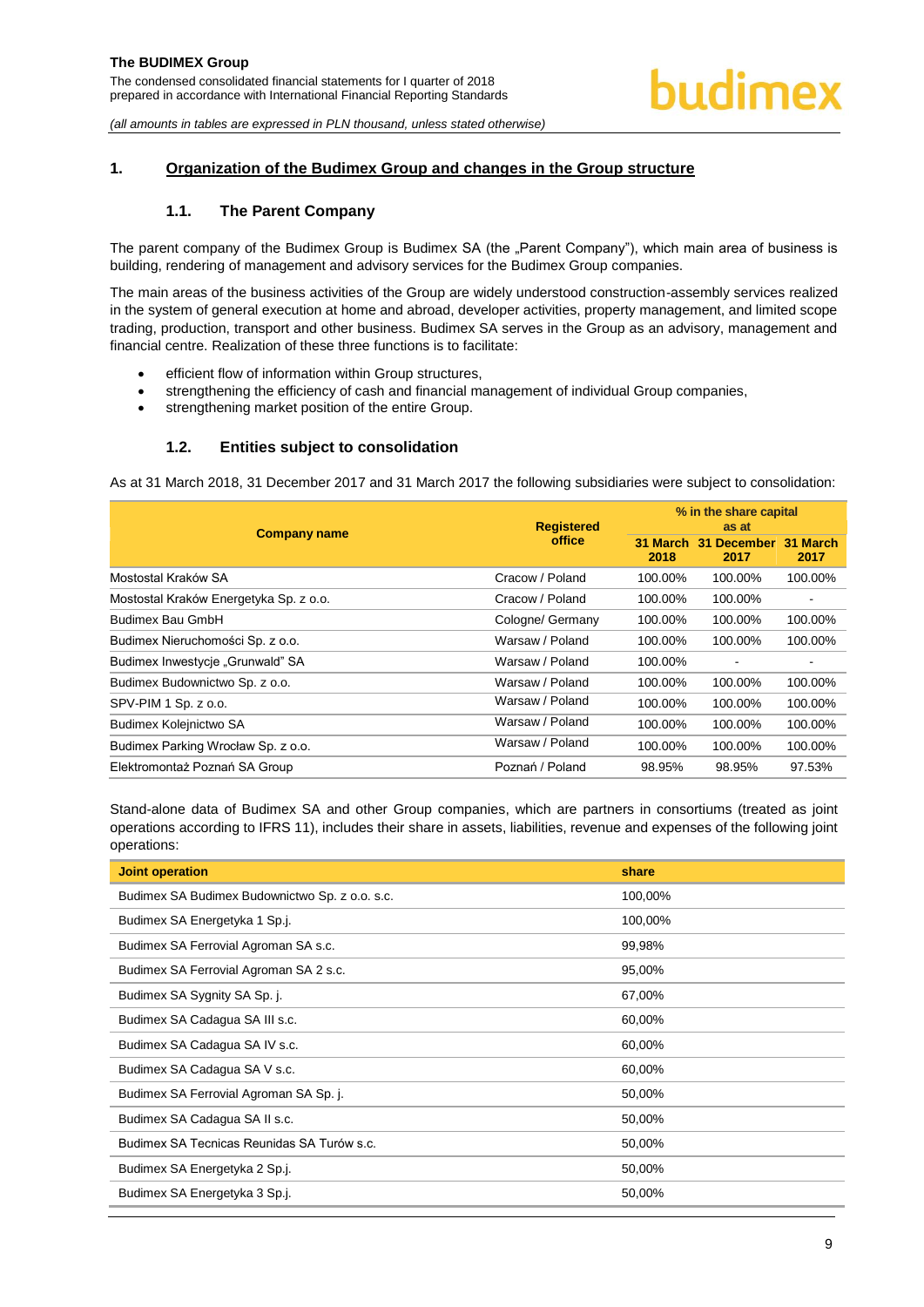<span id="page-10-0"></span>As at 31 March 2018, 31 December 2017 and 31 March 2017 equity accounted companies included:

| Associate              | share  |
|------------------------|--------|
| FBSerwis SA Group      | 49.00% |
| PPHU Promos Sp. z o.o. | 26.31% |

# **1.3. Description of the changes in the composition of the Group together with the indication of their consequences**

On 1 February 2018, the court of registration registered division of Elektromontaż Poznań SA effected by spinning-off property management operations and transferring them to Budimex Inwestycje "Grunwald" SA. Following this division, the issued capital of Elektromontaż Poznań SA decreased from PLN 54 082 thousand to PLN 18 388 thousand (following decrease in the nominal value of shares from PLN 10.00 to PLN 3.40), while the issued capital of Budimex Inwestycje "Grunwald" SA was increased from PLN 100 thousand to 35 794 thousand (by way of the issue of new shares with a nominal value of PLN 0.10 each). Thereby, as of 1 February 2018, consolidation covered Budimex Inwestycje "Grunwald" SA, which - to date - had no significant assets and was treated as a non-material entity from the Budimex Group perspective. The above spin-off based division did not have any material impact on the consolidated financial statements other than change in the structure of operating segments – prior to the division, the Elektromontaż Poznań SA Group companies were all presented under other operating activities, while after the division, the operations relating to property management transferred to Budimex Inwestycje "Grunwald" SA were allocated to the segment of development activities and property management. Due to the changes in the structure described above the comparable data was restated – please see the details in notes 5 and 6.

In the 3-month period ended 31 March 2018 there were no other changes in the Group structure.

In the period covered by this report, no significant activities were discontinued and nor were there plans to discontinue any significant activities in the future.

#### <span id="page-10-1"></span>**2. Shareholders of the Parent Company**

According to the information held by Budimex SA, the shareholding structure of Budimex SA as at the report date was as follows:

| <b>Shareholder</b>                                                                      | Type of<br>shares | <b>Number of</b><br>shares | % of the share<br>capital | <b>Number of</b><br>votes | % of voting<br>rights at the<br><b>AGM</b> |
|-----------------------------------------------------------------------------------------|-------------------|----------------------------|---------------------------|---------------------------|--------------------------------------------|
| Valivala Holdings B.V. Amsterdam (the<br>Netherlands) - Ferrovial Group company (Spain) | ordinary          | 14 078 159                 | 55.14%                    | 14 078 159                | 55.14%                                     |
| Aviva OFE Aviva BZ WBK                                                                  | ordinary          | 2 344 000                  | 9.18%                     | 2 344 000                 | 9.18%                                      |
| Nationale-Nederlanden OFE                                                               | ordinary          | 1 376 939                  | 5.39%                     | 1 376 939                 | 5.39%                                      |
| Other shareholders                                                                      | ordinary          | 7 731 000                  | 30.29%                    | 7 731 000                 | 30.29%                                     |
| <b>Total</b>                                                                            |                   | 25 530 098                 | 100.00%                   | 25 530 098                | 100.00%                                    |

The shareholders' structure has not changed compared to data presented in the consolidated financial statements of the Group for the year ended 31 December 2017, published on 22 March 2018.

#### <span id="page-10-3"></span><span id="page-10-2"></span>**3. Principles applied for the purpose of preparation of this report**

# **3.1. Accounting policies and basis of preparing the consolidated financial statements of the Budimex Group**

These condensed financial statements were prepared in accordance with IAS 34 "Interim Financial Reporting" and appropriate accounting standards applicable for preparation of the interim consolidated financial statements adopted by the European Union issued and effective when preparing the interim consolidated financial statements applying the same principles for the current and comparable period. Details of accounting policies adopted by the Group were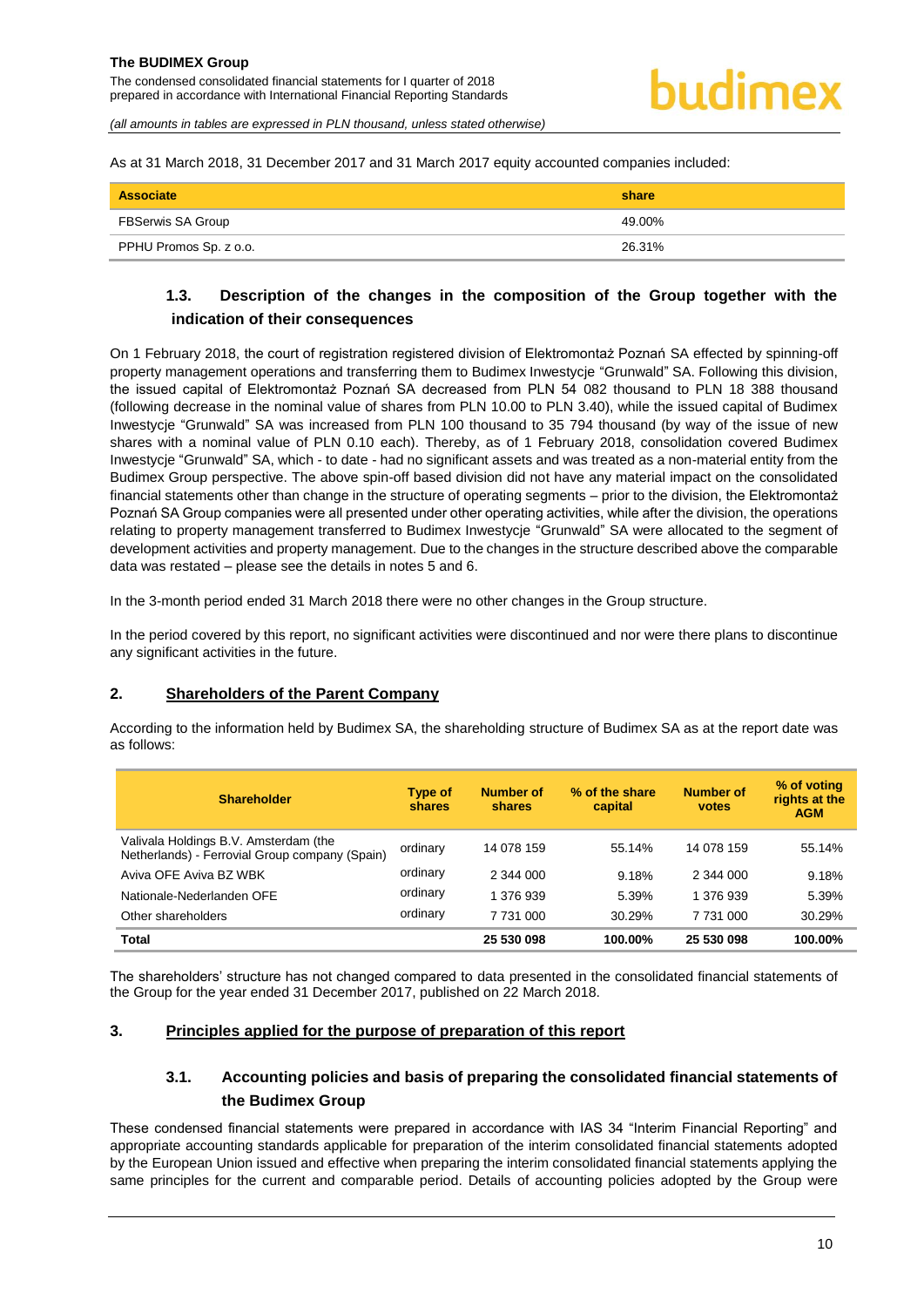described in the consolidated financial statements of the Group for the year ended 31 December 2017, published on 22 March 2018.

The consolidated financial statements were prepared on the assumption that the Parent Company and all entities included in the Budimex Group will be going concerns in the foreseeable future. In the reporting period and as at the date of preparation of these financial statements no circumstances were noted that would indicate a threat to ability to continue as a going concern.

#### *Standards, amendments to standards and interpretations effective in the current period*

- IFRS 9 .Financial Instruments".
- Explanations to IFRS 15 "Revenue from Contracts with Customers",
- Amendments to IFRS 2 . Share-based Payment" Classification and Measurement of Share-based Payment Transactions,
- Amendments to IFRS 4 "Insurance Contracts" Applying IFRS 9 Financial Instruments with IFRS 4 Insurance Contracts,
- Amendments to 40 "Investment Property" Transfers of Investment Property,
- Annual Improvements to IFRSs (Cycle 2014-2016) annual improvements to IFRS 1, IFRS 12 and IAS 28, mainly with a view to removing inconsistencies and ensuring wording clarification,
- IFRIC 22 "Foreign Currency Transactions and Advance Consideration".

Details on the implementation of IFRS 9 are included in note [3.2.](#page-12-0)

#### *Standards and amendments to standards already published, but not yet effective*

At the date of the authorization of the condensed consolidated financial statements, the Group did not apply the following Standard, which had been issued and authorised for use in the EU, but were not yet effective:

- IFRS 16 "Leases", endorsed in the UE on 31 October 2017 (effective for annual periods beginning on or after 1 January 2019),
- Amendments to IFRS 9 .Financial Instruments" "Prepayment option with negative compensation" (effective for annual periods beginning on or after 1 January 2019).

The Group has elected not to use the opportunity of early adoption of IFRS 16. The Group currently estimates that the application of IFRS 16 "Leases" may, to some extent, increase both its non-current assets and its financial liabilities. At the same time, positive impact on operating result and negative impact on the result from financing activities are expected. The value of future (undiscounted) payments under operating lease which would be recognised as financial assets/ financial liabilities as at 31 December 2017 was disclosed in the consolidated financial statements of the Group for the year ended 31 December 2017, published on 22 March 2018.

#### *Standards, amendments to standards and interpretations issued by IASB but not yet adopted by the EU*

The IFRSs endorsed by the EU do not differ materially from regulations adopted by the International Accounting Standards Board (IASB), except for the below standards, amendments to Standards and IFRIC Interpretations, which as at the date of the preparation of these consolidated financial statements were not yet adopted for use:

- IFRS 17 "Insurance contracts" (effective for annual periods beginning on or after 1 January 2021),
- Amendments to IAS 19 "Employee benefits" Plan Amendment, Curtailment or Settlement (effective for annual periods beginning on or after 1 January 2019),
- Amendments to IAS 28 "Investments in Associates and Joint Ventures" Long-term Interests in Associates and Joint Ventures (effective for annual periods beginning on or after 1 January 2019),
- Annual Improvements to IFRSs (Cycle 2015-2017), effective for annual periods beginning on or after 1 January 2019,
- Amendments to References to the Conceptual Framework in IFRS Standards, effective for annual periods beginning on or after 1 January 2019,
- IFRIC 23 "Uncertainty over Income Tax Treatments" (effective for annual periods beginning on or after 1 January 2019).

The above mentioned standards, standards amendments and interpretations would not have any material impact on the consolidated financial statements, had these been applied by the Group at the reporting date.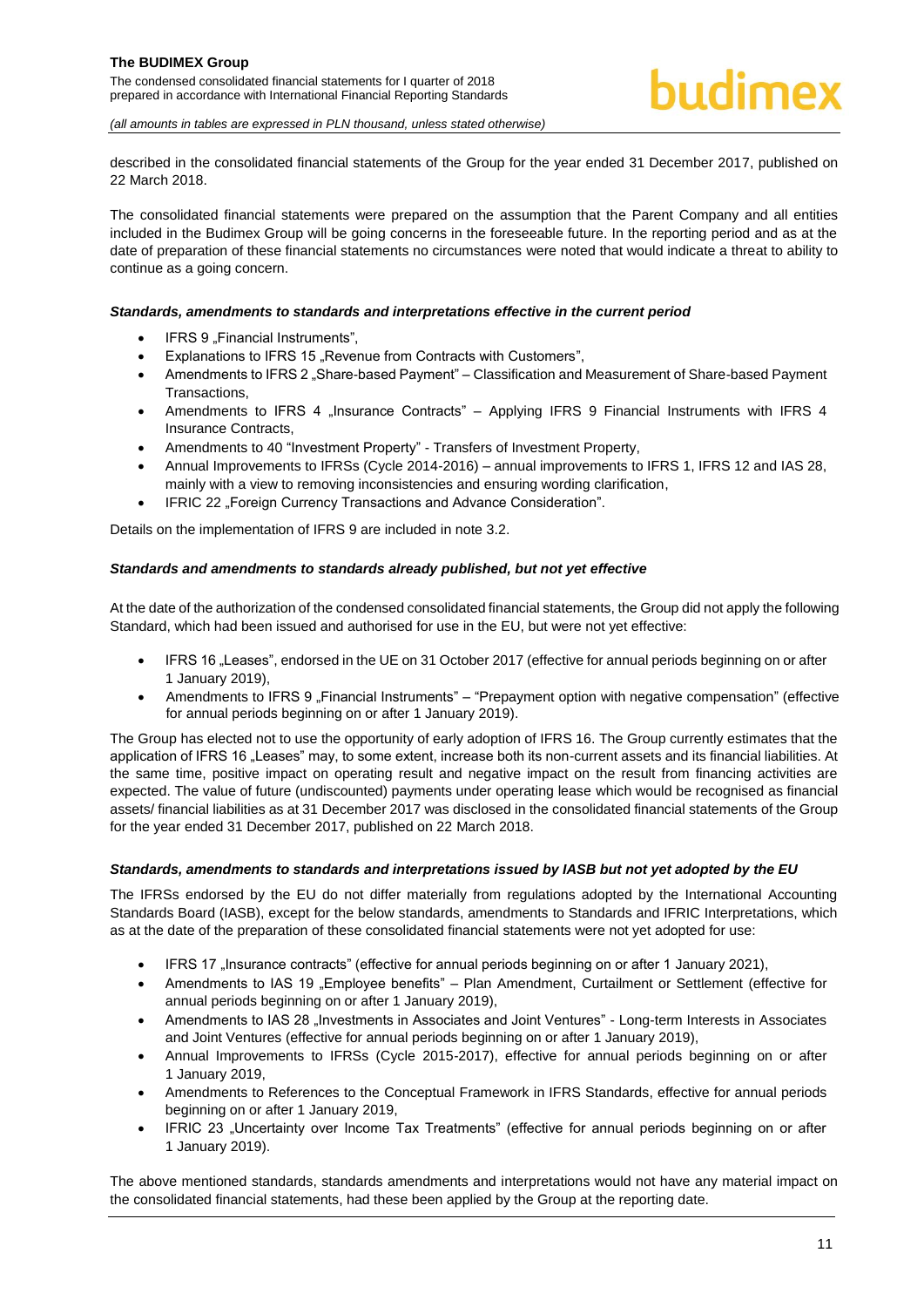#### **3.2. Changes in accounting principles and the method of preparation of financial statements**

<span id="page-12-0"></span>In the period covered by the report for the Budimex Group applied for the first time IFRS 9 "Financial Instruments". The Group decided to apply the standard retrospectively. The Group decided not to restate data of the previous periods and to present any possible impact of the first application in the opening balance of the retained earnings. Despite that, according to the Group's best estimates, the application of IFRS 9 did not have any material impact on the previous years' consolidated financial statements. That is why as at 31 March 2018 no adjustment was made which would be recognised in the retained earnings.

In the reporting period there were no other changes in the accounting principles and the method of preparation of financial statements compared to those disclosed in the consolidated financial statements of the Budimex Group for the financial year 2017, published on 22 March 2018.

Main assumptions of the accounting principles applied by the Group as at the date of the first application of IFRS 9 are presented below.

#### **Financial instruments**

#### *Classification and measurement*

Financial assets and financial liabilities are recognised in the statement of financial position of Budimex Group entities when the entities become party to the contractual provisions of the instrument. At first recognition financial assets and financial liabilities are recognised at fair value (in case of assets/ liabilities subsequently measured at amortised cost transaction costs should be added/deducted to/from the initial value).

At initial recognition trade receivables which do not contain significant financing component (according to IFRS 15) are measured at their transaction price.

Classification of financial assets is based on Budimex Group entities' business model for managing the financial assets and the contractual cash flow characteristics of the financial asset.

In the subsequent periods after the initial recognition the financial assets are measured at:

- amortised cost,
- at fair value through other comprehensive income,
- at fair value through profit or loss.

A financial asset is measured at amortised cost if:

- the financial asset is held within a business model whose objective is to hold financial assets in order to collect contractual cash flows and
- the contractual terms of the financial asset give rise on specified dates to cash flows that are solely payments of principal and interest on the principal amount outstanding.

A financial asset is measured at fair value through other comprehensive income if:

- the financial asset is held within a business model whose objective is achieved by both collecting contractual cash flows and selling financial assets and
- the contractual terms of the financial asset give rise on specified dates to cash flows that are solely payments of principal and interest on the principal amount outstanding.

Furthermore, Budimex Group entities may make an irrevocable election at initial recognition for investments in equity instruments not held for trading that would otherwise be measured at fair value through profit or loss to present subsequent changes in fair value in other comprehensive income. The amounts accumulated in other comprehensive income cannot be reclassified to profit or loss, even at derecognition. Such an investment is a non-monetary item. Any related foreign exchange component is also presented in other comprehensive income.

A financial asset is measured at fair value through profit and loss in all other cases.

Financial assets are derecognised when contractual rights to the cash flows from the financial asset expire or when they were transferred and substantially all risks and rewards of ownership of the financial asset were transferred as well.

All financial liabilities are classified as measured at amortised cost after the initial recognition, except for financial liabilities measured at fair value through profit or loss (meeting the definition of held for trading) – these instruments are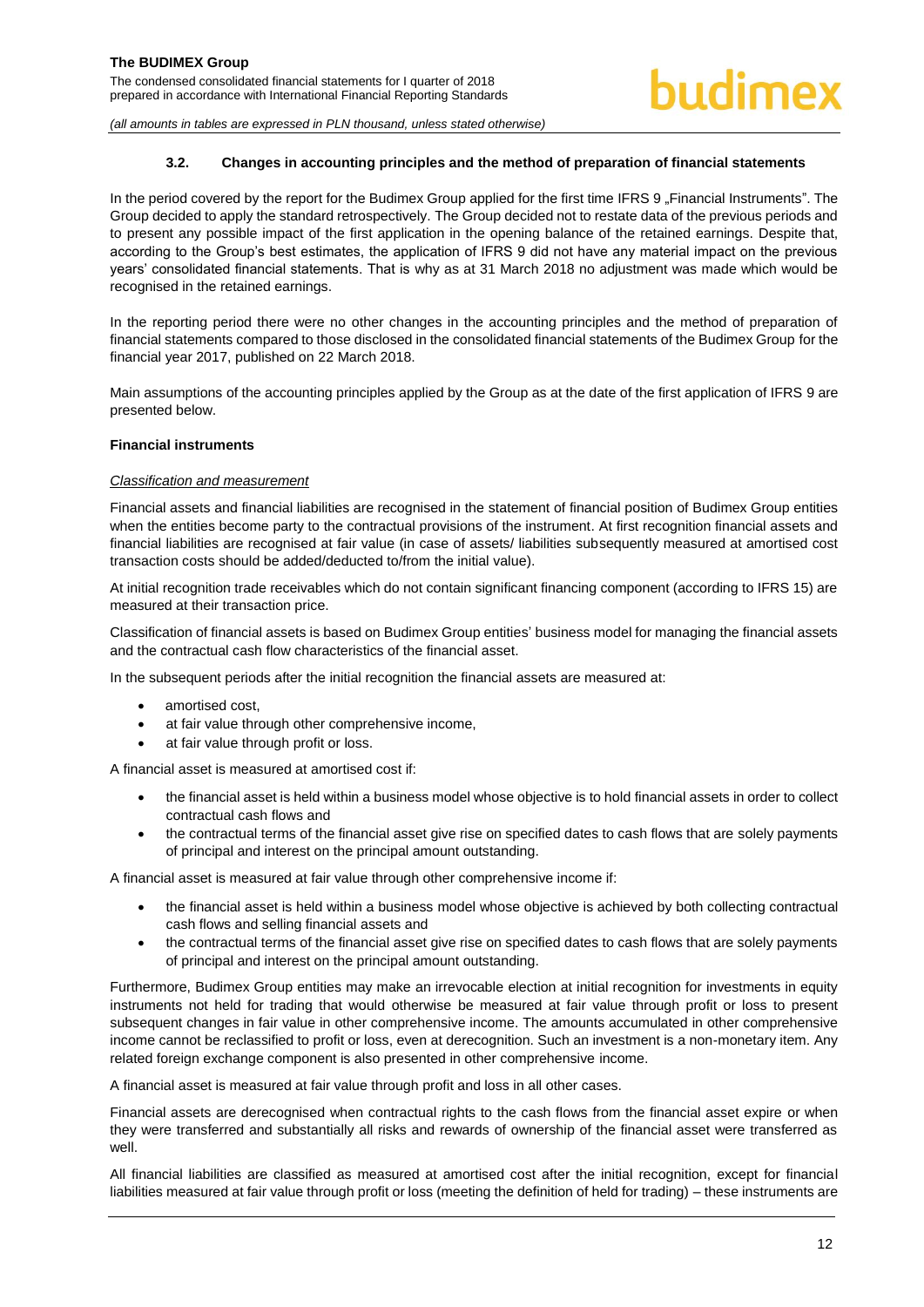measured at fair value after the initial recognition.

A special subcategory of financial assets and liabilities held for trading are *derivatives*. Derivative transactions are concluded to hedge cash flows against foreign exchange and interest rate risk.

Derivative instruments are measured as at the balance sheet date at a reliably determined fair value. The fair value of derivative instruments is estimated using a model based, inter alia, on exchange rates (average NBP rates) as at the balance sheet date or differences in interest rate levels of the quoted and base currencies.

The effects of periodic valuation of derivative instruments hedging exchange rate fluctuations on construction contracts denominated in foreign currencies and gains and losses as at the settlement date are recognized in the profit and loss account under "Other operating income (expenses)" under operating activities.

The effects of periodic valuation of derivative instruments hedging interest rate fluctuations or foreign exchange rates of items classified as financial activities and gains and losses as at the date of their settlement are shown in the profit and loss account under "Finance income (costs)" as part of financing activities.

Budimex Group entities do not apply hedge accounting.

#### *Impairment of financial assets*

Budimex Group entities recognise a loss allowance for expected credit losses on a financial asset. Credit losses are the difference between all contractual cash flows that are due to an entity in accordance with the contract and all the cash flows that the entity expects to receive, taken into consideration all expected shortfalls (i.e. lack of payments). If the impaired financial assets are long-term, the loss allowance for expected credit losses should be discounted according to the original effective interest rate (i.e. the rate as at the asset recognition).

#### *The amount of the loss allowance for expected credit losses*

In case of trade receivables and financial assets within IFRS 15 scope (i.e. valuation of long-term construction contracts and receivables from service concession arrangement) Budimex Group entities measure the loss allowance in the amount of the lifetime expected credit losses.

In case of other financial assets outside IFRS 15 scope (i.e. investments in equity instruments, retentions for construction contracts, loans granted and other financial assets not measured at fair value) the loss allowance should be measured at an amount equal to the lifetime expected credit losses, if the credit risk on that financial instrument has increased significantly since initial recognition. If the credit risk on a financial instrument has not increased significantly since initial recognition, the loss allowance for that financial instrument should be measured at an amount equal to 12 month expected credit losses.

In case of other financial assets outside IFRS 15 scope, if Budimex Group entities have measured the loss allowance for a financial instrument at an amount equal to lifetime expected credit losses in the previous reporting period, and then, at the current reporting date, they determine that the credit risk is not significantly increased anymore, they shall measure the loss allowance at an amount equal to 12-month expected credit losses at the current reporting date.

#### **3.3. Cash recognised in the cash flow statement**

<span id="page-13-0"></span>The Group recognizes cash of restricted use (including mainly cash of the consortia in the portion attributable to other consortium members, cash representing security for bank guarantees and funds kept in escrow by developer companies) in the statement of financial position under cash and cash equivalents. For the purpose of the statement of cash flow – the balance of cash at the beginning and at the end of the reporting period is reduced by cash of restricted use, and its change in the statement of financial position is recognized under cash flow from operating activities.

|                                                        | 31 March<br>2018 | 31 December<br>2017 | 31 March<br>2017 |
|--------------------------------------------------------|------------------|---------------------|------------------|
| Cash recognised in the statement of financial position | 1480006          | 2 126 839           | 2 030 397        |
| Cash and cash equivalents of restricted use            | (157, 700)       | (164990)            | (240089)         |
| Cash recognised in the statement of cash flow          | 1 322 306        | 1961849             | 1790308          |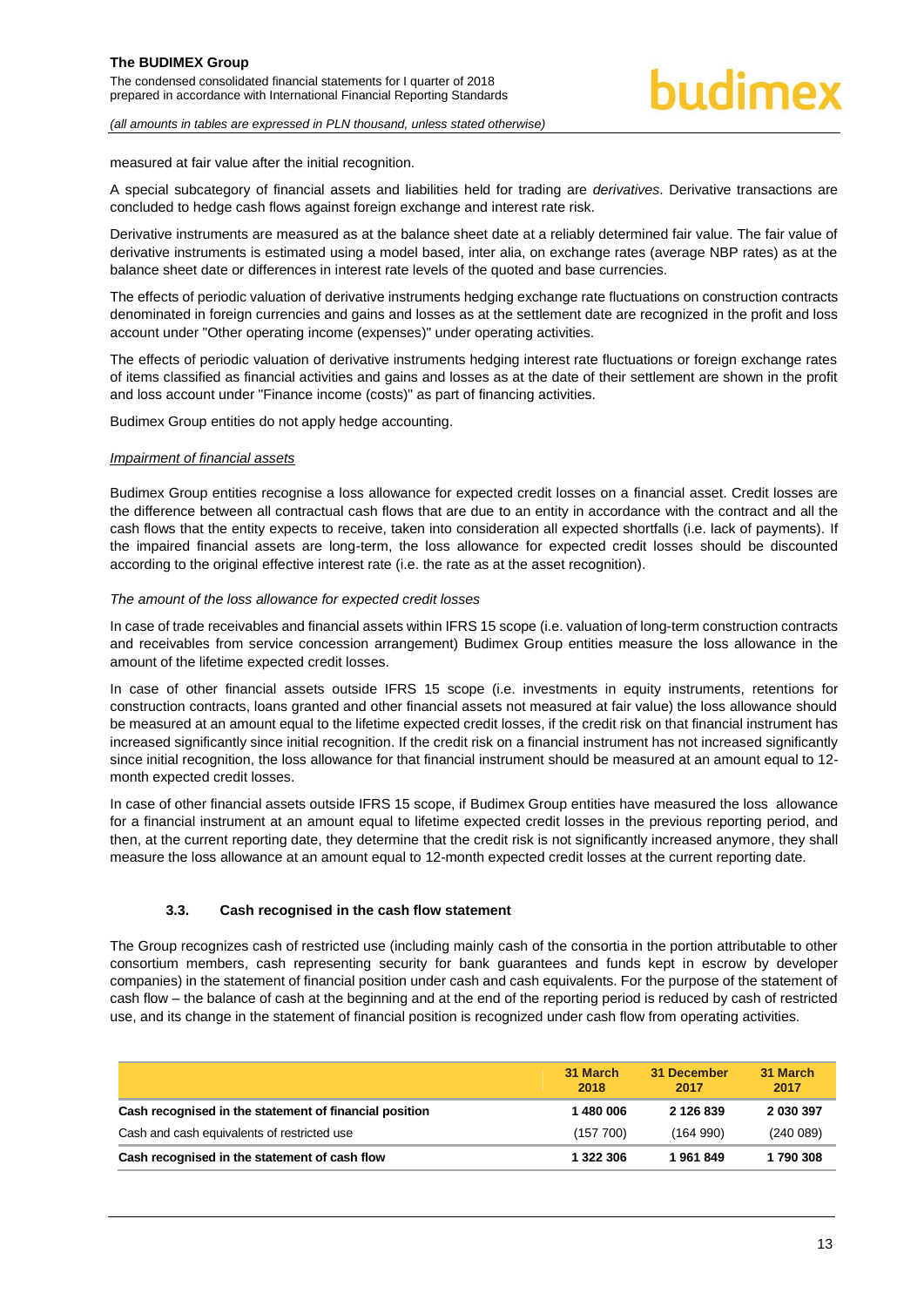# <span id="page-14-0"></span>**4. Descriptions of factors and events which had a material effect on the financial result of the Budimex Group for the first quarter of 2018**

Sale of construction-assembly services in Poland is characterized by seasonality mainly connected with atmosphere conditions and the highest revenues are usually achieved in the second and third quarter, while the lowest – in the first quarter.

In the 3-month period ended 31 March 2018, the Budimex Group earned sales revenue of PLN 1 338 831 thousand which means a 27.18% increase on the corresponding period of 2017.

In the first quarter of 2018 construction-assembly production in Poland expressed in current prices increased by 28.2% (an increase by 26.1% in fixed prices) compared to the corresponding period of the prior year, while sales of the construction segment of the Budimex Group on the home market were up 18.03% on the corresponding period.

Gross profit on sales in the first quarter of 2018 was PLN 140 241 thousand, while in the corresponding period of the prior year it amounted to PLN 163 010 thousand. The gross sales profitability ratio was therefore 10.47% in the first quarter of 2018, while in the first quarter of 2017 was 15.48%.

The Budimex Group companies are required to issue a warranty for the construction services rendered. As at 31 March 2018 the provision for warranty amounted to PLN 371 730 thousand. In the 3-month period ended 31 March 2018 the balance of the provision for warranty increased by PLN 17 107 thousand.

Selling expenses decreased in the first quarter of 2018 by PLN 262 thousand compared to the corresponding period of the prior year, while administrative expenses were PLN 836 thousand higher than expenses incurred in the corresponding period of 2017. The share of selling and administrative expenses in total sales decreased from 5.74% in the first quarter of 2017 to 4.55% in the first quarter of 2018.

Other operating income for the first quarter of 2018 was PLN 11 732 thousand and comprised: gain on reversal of provisions for penalties in the amount of PLN 5 745 thousand, income from compensations and contractual penalties in the amount of PLN 4 202 thousand, reversed write-off for receivables due to repayment by debtors amounting to PLN 451 thousand and the write-off for overdue liabilities amounting to PLN 930 thousand. The gain on valuation of FX forward derivative instrument contracts (made with a view to limiting the FX risk on foreign currency construction contracts) amounted to PLN 304 thousand. Additionally, in the period of three months of 2018 Group companies disposed of property, plant and equipment and reported a gain on sale of PLN 8 thousand. The net book value of the property, plant and equipment sold amounted to PLN 8 637 thousand.

Other operating expenses for the first quarter of 2018 amounted to PLN 7 091 thousand, of which PLN 2 115 thousand related to creation of write-off for receivables, PLN 4 047 thousand to compensations and contractual penalties paid out and PLN 316 thousand – to donations. The loss on realization of FX forward derivative instrument contracts amounted to PLN 302 thousand.

In turn, other operating income for the first quarter of 2017 was PLN 14 170 thousand and comprised: gain on valuation of FX forward and FX option derivative instrument contracts (made with a view to limiting the FX risk on foreign currency construction contracts) in the amount of PLN 3 069 thousand, income from compensations and contractual penalties in the amount of PLN 3 834 thousand and reversal of provisions for lawsuits in the amount of PLN 2 583 thousand. Reversed write-off for receivables due to repayment by debtors amounted to PLN 2 216 thousand. The write-off for overdue liabilities amounted to PLN 1 212 thousand. Additionally, in the period of three months of 2017 Group companies disposed of property, plant and equipment and reported a gain on sale of PLN 36 thousand. The net book value of the property, plant and equipment sold amounted to PLN 0 thousand.

In comparison, other operating expenses for the first quarter of 2017 amounted to PLN 6 439 thousand, of which PLN 4 583 thousand related to creation of write-off for receivables, PLN 760 thousand to compensations and contractual penalties paid out and PLN 499 thousand – to donations.

The reported operating profit of the Group in the first quarter of 2018 was PLN 83 917 thousand, while in the first quarter of 2017 it amounted to PLN 110 350 thousand. The operating profit for the first quarter of 2018 represented 6.27% of sales revenue value, while for the corresponding period of the prior year – 10.48% of sales revenue.

In the 3-month period ended 31 March 2018 the Group incurred a loss on finance activities in the amount of PLN 183 thousand while in the same period of the prior year – a loss in the amount of PLN 1 005 thousand. Finance income in the first quarter of 2018 represented mainly interest of PLN 9 334 thousand, valuation of receivables from service concession agreement of PLN 736 thousand and surplus of positive exchange rate differences over negative differences in the amount of PLN 74 thousand.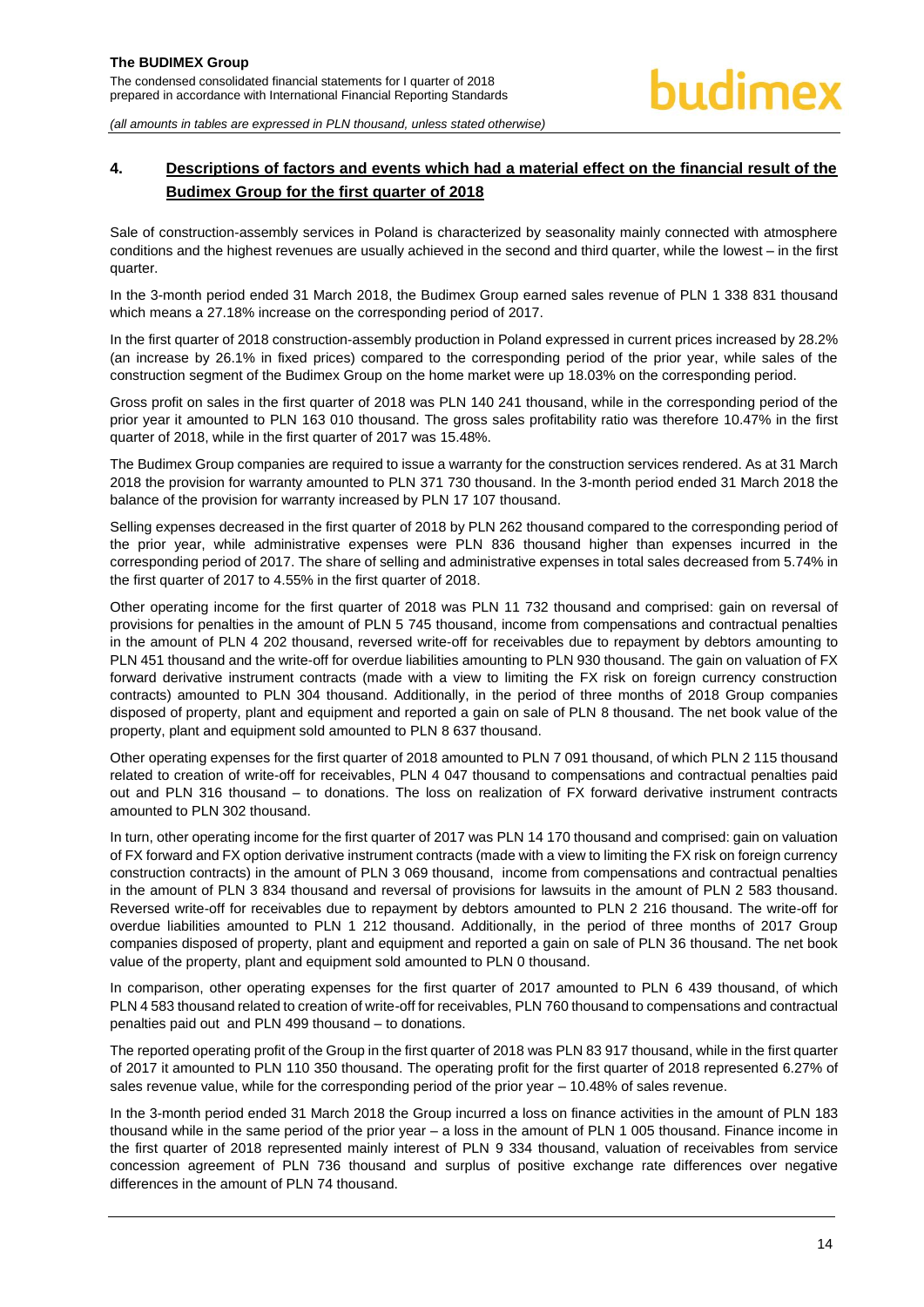# hudimex

*(all amounts in tables are expressed in PLN thousand, unless stated otherwise)*

Finance costs in the first quarter of 2018 represented, among others, interest costs of PLN 1 232 thousand, bank commissions on guarantees and loans of PLN 6 156 thousand paid by Group companies and costs from discount of long-term retention receivables and liabilities of PLN 2 549 thousand. During the first quarter of 2018 the Group incurred a loss on valuation and realization of interest rate swap derivative instrument in the amount of PLN 316 thousand.

Finance income in the first quarter of 2017 represented mainly interest of PLN 9 328 thousand, valuation of receivables from service concession agreement of PLN 731 thousand, reversal of discount of long-term receivables in the amount of PLN 102 thousand and gain on valuation of interest rate swap derivative instrument contracts in the amount of PLN 41 thousand.

Finance costs in the first quarter of 2017 represented, among others, interest costs of PLN 1 060 thousand, bank commissions on guarantees and loans of PLN 5 800 thousand paid by Group companies and costs from discount of long-term retention receivables and liabilities of PLN 2 370 thousand. During the first quarter of 2017 the Group incurred a loss on realization of interest rate swap derivative instrument in the amount of PLN 161 thousand. Surplus of negative exchange rate differences over positive differences in the amount of PLN 1 816 thousand was also recognized in the finance costs.

All valued derivative instrument contracts (presented both in the operating and financing activity) were classified as level 2 in the fair value hierarchy. During the 3 months ended 31 March 2018, there was no transfer between Level 1 and Level 2 of fair value measurements, and no transfer into and out of Level 3 of fair value measurement.

In the first quarter of 2018, the Group reported a gross profit of PLN 80 899 thousand, while in the corresponding period of the prior year – a gross profit of PLN 106 863 thousand.

Income tax for the 3-month period ended 31 March 2018 was PLN 17 556 thousand, of which:

- current tax was PLN 18 250 thousand,
- deferred tax in the amount of PLN (694) thousand.

As at 31 March 2018, the Group recognized a deferred tax asset in the amount of PLN 405 917 thousand, while as at 31 December 2017 – PLN 405 208 thousand. The reported statement of financial position items of deferred tax asset result mainly from a special method of settlement of construction contracts, under which the moment of recognition of costs as incurred and revenue as realized are different from the tax and accounting perspectives.

The net profit attributable to the shareholders of the Budimex SA for the first quarter of 2018 was PLN 63 320 thousand, while the net profit attributable to the shareholders of the Budimex SA for the corresponding period of 2017 was PLN 85 158 thousand.

The net profit attributable to non-controlling interest for the first quarter of 2018 amounted to PLN 23 thousand. In the corresponding period of 2017, the net profit attributable to non-controlling interest amounted to PLN 95 thousand.

In the 3-month period of 2018 the Group reversed the write-off for inventory in the amount of PLN 4 265 thousand. The reversal decreased the costs of finished goods, goods for resale, raw materials and services sold. At the same time the Group did not create any new write-offs for inventory.

In the 3-month period of 2017 the Group reversed the write-off for inventory in the amount of PLN 3 175 thousand. The reversal decreased the costs of finished goods, goods for resale, raw materials and services sold. At the same time the Group did not create any new write-offs for inventory.

Another transaction of significant value during the 3-month period ended 31 March 2018 was the purchase of shortterm bonds of some Polish mortgage banks amounting to PLN 238 868 thousand. At the same time, bonds previously purchased amounting to PLN 278 009 thousand were already settled. Their fair value is similar to the value presented in the consolidated statement of financial position as these are short-term instruments.

In the first quarter of 2018, the Group purchased or started to lease property, plant and equipment and intangible assets with a total value of PLN 17 757 thousand, of which plant and machinery accounted for PLN 15 264 thousand. In the first quarter of 2017, the Group purchased or started to lease property, plant and equipment and intangible assets with a total value of PLN 30 344 thousand, of which plant and machinery accounted for PLN 9 071 thousand.

There were no contractual obligations made by the Group for the purchase of property, plant and equipment as at 31 March 2018. Contractual obligations made by the Group for the purchase of property, plant and equipment as at 31 December 2017 amounted to PLN 51 385 thousand.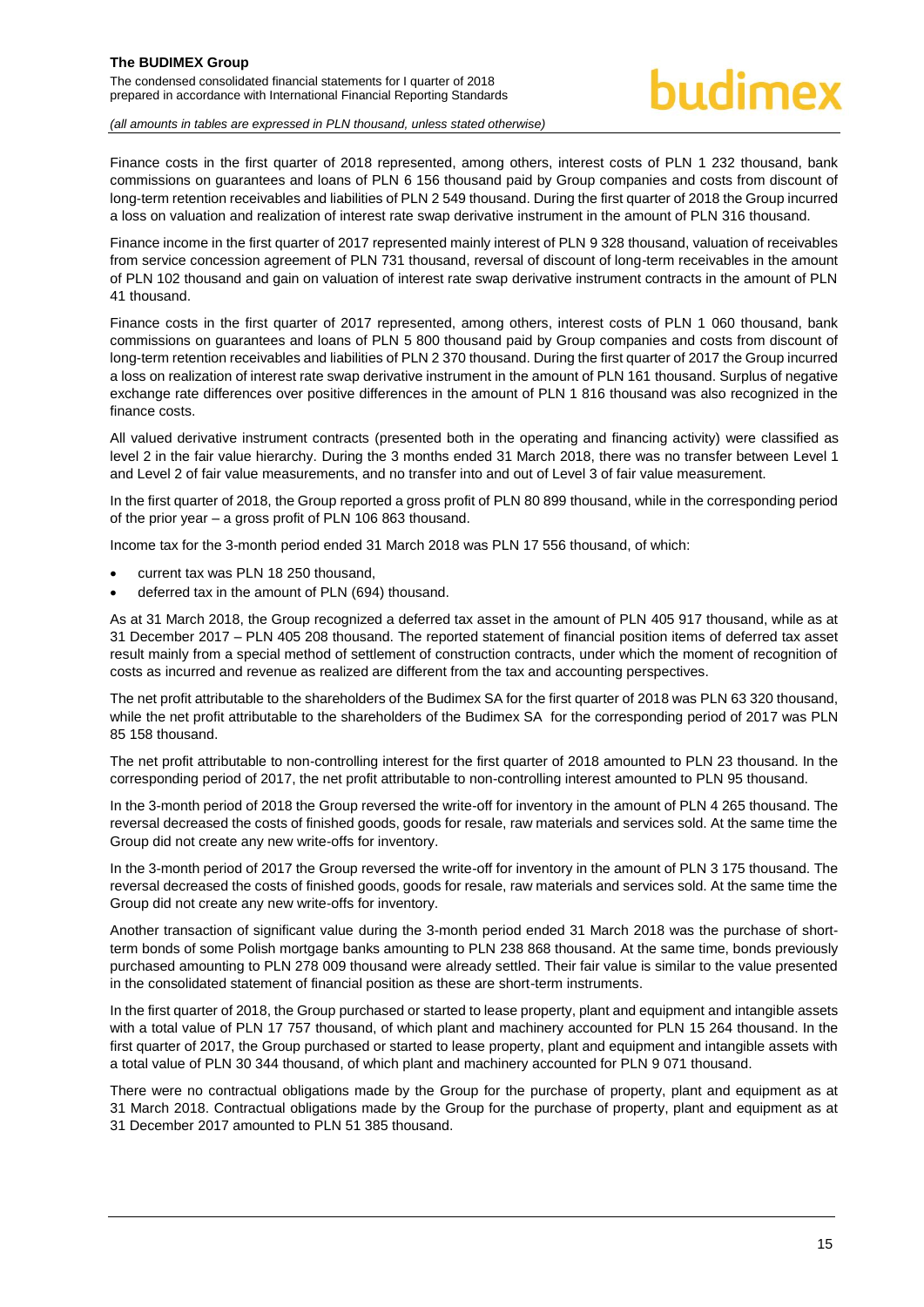# <span id="page-16-0"></span>**5. Operating segments**

For the management purposes the Group has been divided into segments based on the products and services offered. The Group operates in the following two operating segments:

- construction business
- developer and property management business.

Construction business covers rendering of widely understood construction-assembly services at home and abroad and is realised by the following Group companies:

- Budimex SA
- Mostostal Kraków SA
- Mostostal Kraków Energetyka Sp. z o.o.
- Budimex Bau GmbH
- Budimex Budownictwo Sp. z o.o.
- Budimex Kolejnictwo SA

Developer and property management segment covers preparation of land for investment projects, realization of investment projects in the field of housing construction industry, flat disposal and rental and servicing property on own account. The following Group entities were included in this segment:

- Budimex Nieruchomości Sp. z o.o.
- $\bullet$  SPV-PIM 1 Sp. z o.o.
- Budimex Inwestycie "Grunwald" SA
- Budimex SA in a part relating to developer business, as a result of merger with Budimex Inwestycje Sp. z o.o. on 13 August 2009

Segment performance is evaluated based on sales revenue, gross profit (loss) on sales, operating profit (loss) and net profit (loss) for the period.

Other business conducted does not meet the requirements of reportable segment. Included in other business are entities that mainly conduct production, service, trading activities or public-private partnerships.

The results of segments for the first quarter of 2018 are presented in the table below:

| <b>Segment name</b>                                                  | <b>Construction</b><br><b>business</b> | <b>Property</b><br>management<br>and developer<br><b>business</b> | <b>Other business</b> | <b>Consolidation</b><br>adjustments | <b>Consolidated</b><br>value |
|----------------------------------------------------------------------|----------------------------------------|-------------------------------------------------------------------|-----------------------|-------------------------------------|------------------------------|
| External sales                                                       | 1 097 960                              | 210 564                                                           | 30 30 7               |                                     | 1 338 831                    |
| Inter-segment sales                                                  | 61 505                                 | 217                                                               | 6880                  | (68602)                             |                              |
| Total sales of finished goods, goods<br>for resale and raw materials | 1 159 465                              | 210 781                                                           | 37 187                | (68602)                             | 1 338 831                    |
| Gross profit                                                         | 99 134                                 | 37 320                                                            | 6 2 4 2               | (2455)                              | 140 241                      |
| Selling expenses                                                     | (2376)                                 | (3608)                                                            | (1378)                |                                     | (7362)                       |
| Administrative expenses                                              | (49554)                                | (6807)                                                            | (1569)                | 4 3 2 7                             | (53603)                      |
| Other operating income/ (expenses), net                              | 4700                                   | (115)                                                             | 31                    | 25                                  | 4641                         |
| <b>Operating profit</b>                                              | 51 904                                 | 26 790                                                            | 3 3 2 6               | 1897                                | 83 917                       |
| Finance income/(costs), net                                          | (1199)                                 | 767                                                               | 333                   | (84)                                | (183)                        |
| Shares in (losses) of equity accounted<br>subordinates               |                                        |                                                                   | (2835)                |                                     | (2835)                       |
| Income tax expense                                                   | (11333)                                | (5291)                                                            | (587)                 | (345)                               | (17556)                      |
| Net profit for the period                                            | 39 372                                 | 22 266                                                            | 237                   | 1468                                | 63 343                       |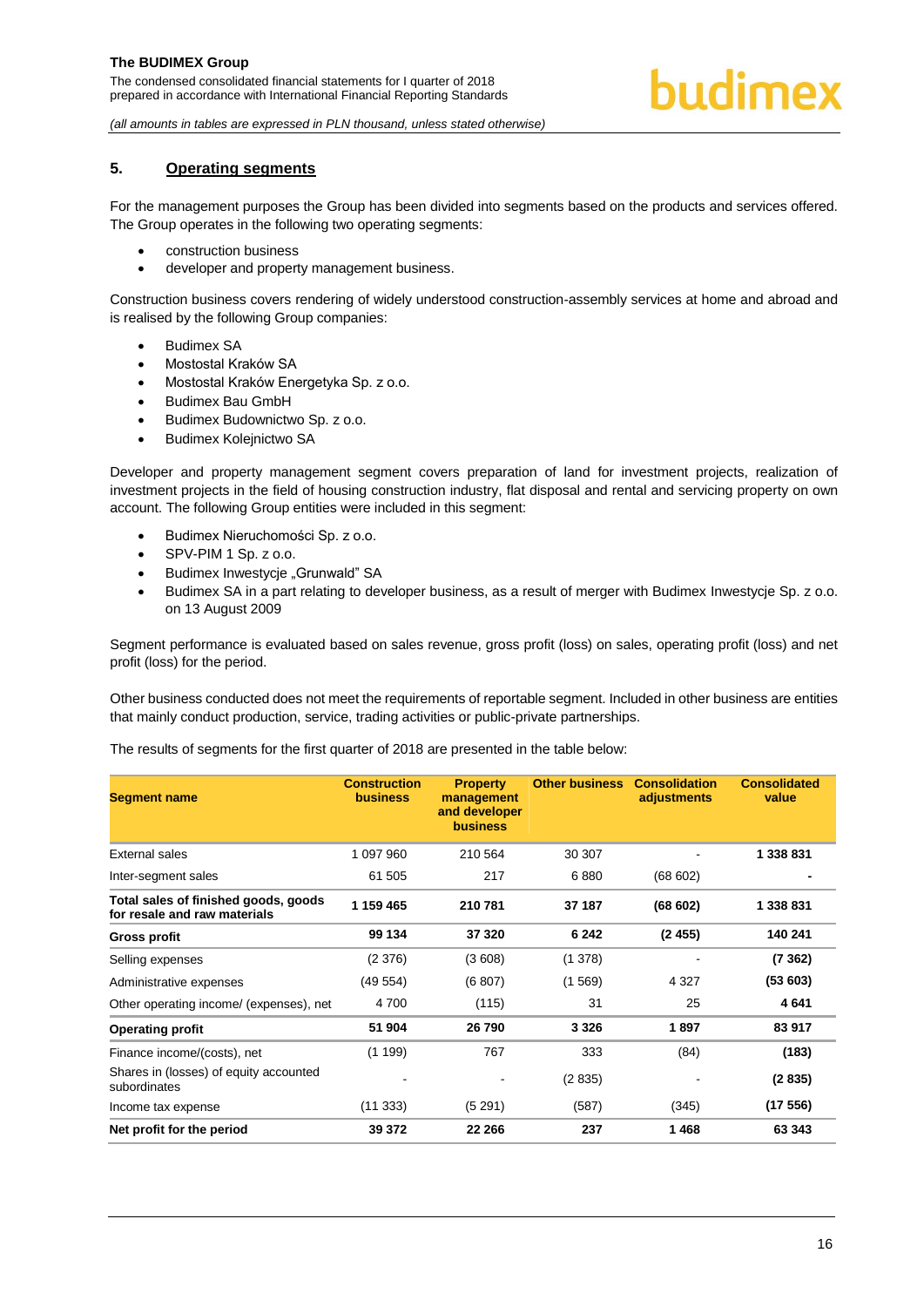The condensed consolidated financial statements for I quarter of 2018 prepared in accordance with International Financial Reporting Standards

*(all amounts in tables are expressed in PLN thousand, unless stated otherwise)*

The results of segments for the first quarter of 2017 are presented in the table below:

| <b>Segment name</b>                                                  | <b>Construction</b><br><b>business</b> | <b>Property</b><br>management<br>and developer<br><b>business</b><br>(restated) | <b>Other business</b><br>(restated) | <b>Consolidation</b><br>adjustments | <b>Consolidated</b><br>value |
|----------------------------------------------------------------------|----------------------------------------|---------------------------------------------------------------------------------|-------------------------------------|-------------------------------------|------------------------------|
| External sales                                                       | 921 104                                | 102 017                                                                         | 29 619                              |                                     | 1 052 740                    |
| Inter-segment sales                                                  | 69 4 62                                | 281                                                                             | 10 640                              | (80383)                             |                              |
| Total sales of finished goods, goods<br>for resale and raw materials | 990 566                                | 102 298                                                                         | 40 259                              | (80383)                             | 1 052 740                    |
| Gross profit                                                         | 140 117                                | 20 127                                                                          | 4786                                | (2 020)                             | 163 010                      |
| Selling expenses                                                     | (2.447)                                | (3967)                                                                          | (1 224)                             | 14                                  | (7624)                       |
| Administrative expenses                                              | (49003)                                | (4933)                                                                          | (1410)                              | 2579                                | (52767)                      |
| Other operating income, net                                          | 6792                                   | 504                                                                             | 435                                 |                                     | 7 7 3 1                      |
| <b>Operating profit</b>                                              | 95 459                                 | 11 731                                                                          | 2587                                | 573                                 | 110 350                      |
| Finance income/ (costs), net                                         | (1842)                                 | 830                                                                             | $\overline{7}$                      |                                     | (1005)                       |
| Shares in (losses) of equity accounted<br>subordinates               |                                        |                                                                                 | (2482)                              |                                     | (2482)                       |
| Income tax expense                                                   | (18612)                                | (2392)                                                                          | (497)                               | (109)                               | (21610)                      |
| Net profit/ (loss) for the period                                    | 75 005                                 | 10 169                                                                          | (385)                               | 464                                 | 85 253                       |

# <span id="page-17-0"></span>**6. Revenue from sale of finished goods, services, goods for resale and raw materials, by category**

# <span id="page-17-1"></span>**6.1. Sales revenue, by type of good or service**

In the first quarter of 2018 net sales of finished goods, services, goods for resale and raw materials, by type of good or service, were as follows:

| <b>Segment name</b>                                                  | <b>Construction</b><br><b>business</b> | <b>Property</b><br>management<br>and developer<br><b>business</b> | <b>Other business</b> | <b>Consolidation</b><br>adjustments | <b>Consolidated</b><br>financial data |
|----------------------------------------------------------------------|----------------------------------------|-------------------------------------------------------------------|-----------------------|-------------------------------------|---------------------------------------|
| Sales of construction and assembly<br>services                       | 1 142 425                              | ٠                                                                 | 34 359                | (64171)                             | 1 112 613                             |
| Sales of other services                                              | 4 0 1 2                                | 1858                                                              | 1 2 9 9               | (4431)                              | 2 7 3 8                               |
| Sales of finished goods                                              | 11 0 20                                | 207 065                                                           | 1488                  |                                     | 219 573                               |
| Sales of goods for resale and raw<br>materials                       | 2 0 0 8                                | 1858                                                              | 41                    | ٠                                   | 3 9 0 7                               |
| Total sales of finished goods, goods<br>for resale and raw materials | 1 159 465                              | 210781                                                            | 37 187                | (68602)                             | 1 338 831                             |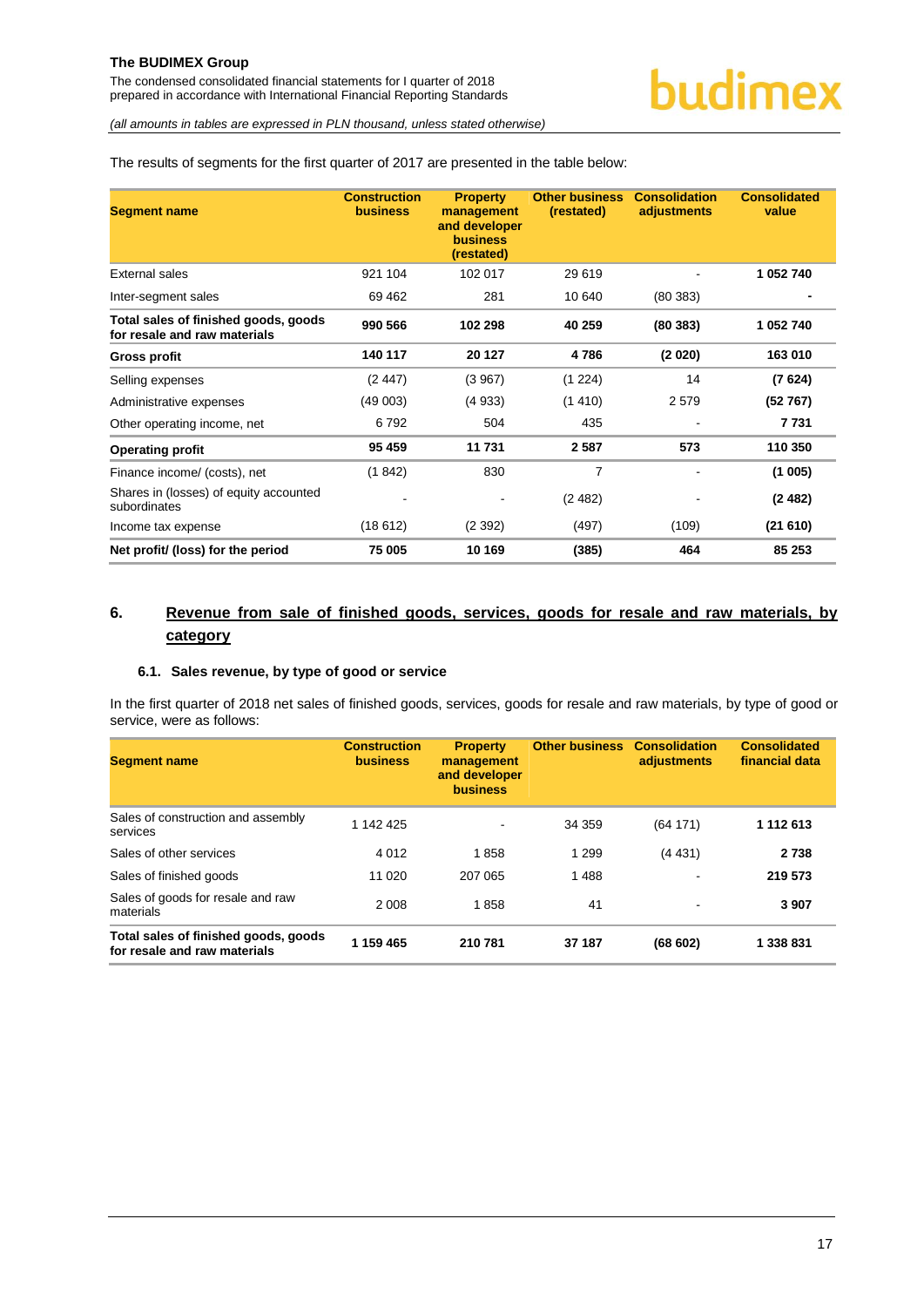The condensed consolidated financial statements for I quarter of 2018 prepared in accordance with International Financial Reporting Standards

*(all amounts in tables are expressed in PLN thousand, unless stated otherwise)*

In the first quarter of 2017 net sales of finished goods, services, goods for resale and raw materials, by type of good or service, were as follows:

| <b>Segment name</b>                                                  | <b>Construction</b><br><b>business</b> | <b>Property</b><br>management<br>and developer<br><b>business</b><br>(restated) | <b>Other business</b><br>(restated) | <b>Consolidation</b><br>adjustments | <b>Consolidated</b><br>financial data |
|----------------------------------------------------------------------|----------------------------------------|---------------------------------------------------------------------------------|-------------------------------------|-------------------------------------|---------------------------------------|
| Sales of construction and assembly<br>services                       | 969 423                                | $\overline{\phantom{a}}$                                                        | 39 088                              | (77 753)                            | 930 758                               |
| Sales of other services                                              | 4748                                   | 2 2 5 6                                                                         | 805                                 | (2630)                              | 5 1 7 9                               |
| Sales of finished goods                                              | 15 3 94                                | 100 042                                                                         | 357                                 |                                     | 115793                                |
| Sales of goods for resale and raw<br>materials                       | 1 0 0 1                                |                                                                                 | 9                                   | $\overline{\phantom{a}}$            | 1010                                  |
| Total sales of finished goods, goods<br>for resale and raw materials | 990 566                                | 102 298                                                                         | 40 259                              | (80383)                             | 1 052 740                             |

# <span id="page-18-0"></span>**6.2. Sales revenue, by geographical area**

In the first quarter of 2018 net sales of finished goods, services, goods for resale and raw materials, by geographical area, were as follows:

| <b>Segment name</b>                                                  | <b>Construction</b><br><b>business</b> | <b>Property</b><br>management<br>and developer<br><b>business</b> | <b>Other business</b> | <b>Consolidation</b><br>adjustments | <b>Consolidated</b><br>financial data |
|----------------------------------------------------------------------|----------------------------------------|-------------------------------------------------------------------|-----------------------|-------------------------------------|---------------------------------------|
| Poland                                                               | 1 100 482                              | 210 781                                                           | 35 408                | (68602)                             | 1 278 069                             |
| Germany                                                              | 45 582                                 | $\,$                                                              | 158                   | $\,$                                | 45 740                                |
| Other EU countries                                                   | 13 3 29                                | $\blacksquare$                                                    | 1474                  | $\overline{\phantom{a}}$            | 14 803                                |
| Other countries*                                                     | 72                                     | $\blacksquare$                                                    | 147                   | $\blacksquare$                      | 219                                   |
| Total sales of finished goods, goods<br>for resale and raw materials | 1 159 465                              | 210 781                                                           | 37 187                | (68602)                             | 1 338 831                             |

*\*other countries are Ukraine and Russia* 

In the first quarter of 2017 net sales of finished goods, services, goods for resale and raw materials, by geographical area, were as follows:

| <b>Segment name</b>                                                  | <b>Construction</b><br><b>business</b> | <b>Property</b><br>management<br>and developer<br><b>business</b><br>(restated) | <b>Other business</b><br>(restated) | <b>Consolidation</b><br>adjustments | <b>Consolidated</b><br>financial data |
|----------------------------------------------------------------------|----------------------------------------|---------------------------------------------------------------------------------|-------------------------------------|-------------------------------------|---------------------------------------|
| Poland                                                               | 932 359                                | 102 298                                                                         | 39 356                              | (80383)                             | 993 630                               |
| Germany                                                              | 47 860                                 | $\overline{\phantom{a}}$                                                        | 88                                  | $\overline{\phantom{a}}$            | 47948                                 |
| Other EU countries                                                   | 9431                                   | $\blacksquare$                                                                  | $\blacksquare$                      | $\overline{\phantom{a}}$            | 9431                                  |
| Other countries*                                                     | 916                                    | $\sim$                                                                          | 815                                 | $\blacksquare$                      | 1 7 3 1                               |
| Total sales of finished goods, goods<br>for resale and raw materials | 990 566                                | 102 298                                                                         | 40 259                              | (80383)                             | 1 052 740                             |

<span id="page-18-1"></span>*\*other countries are Ukraine and Russia*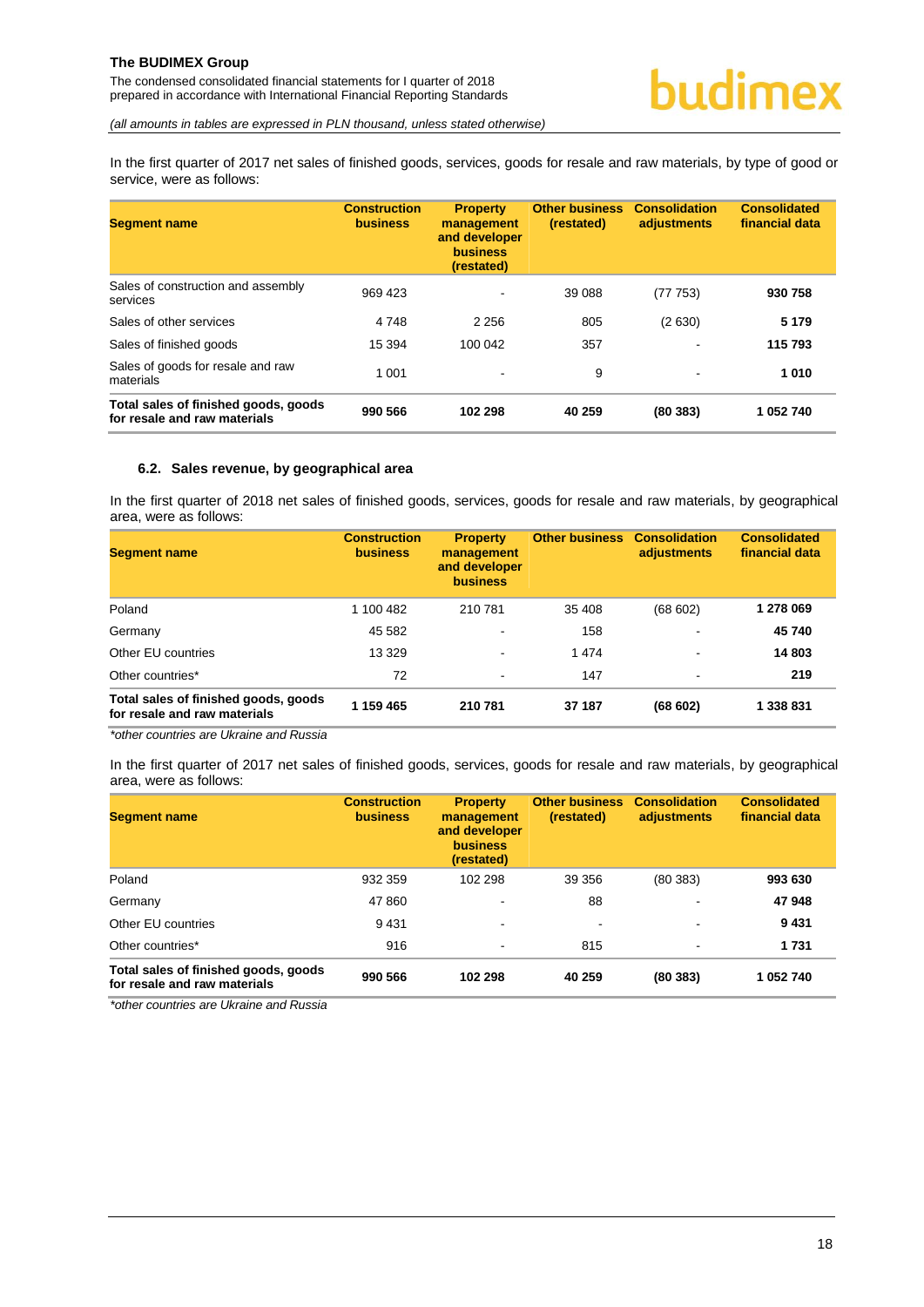# **6.3.** Sales revenue of the segment "Construction business" by construction type

Net sales of finished goods, services, goods for resale and raw materials of the "Construction business" as the most significant Budimex Group operating segment were additionally analysed by type of construction objects. Data for the first quarter of 2018 and the first quarter of 2017 were as follows:

| <b>Type of construction</b>                                                                       | Sales revenue for a 3-month period ended: |               |  |
|---------------------------------------------------------------------------------------------------|-------------------------------------------|---------------|--|
|                                                                                                   | 31 March 2018                             | 31 March 2017 |  |
| Land-engineering                                                                                  | 317 568                                   | 374 554       |  |
| Railway                                                                                           | 101 955                                   | 26 005        |  |
| General construction, of which:                                                                   | 739 942                                   | 590 007       |  |
| - non-residential                                                                                 | 556 554                                   | 415 901       |  |
| - residential                                                                                     | 183 388                                   | 174 106       |  |
| Net sales of finished goods, goods for resale and raw<br>materials -Construction business segment | 1 159 465                                 | 990 566       |  |

# <span id="page-19-0"></span>**7. Related party transactions**

Transactions with related parties made in the first quarter of 2018 and in the first quarter of 2017 and unsettled balances of receivables and liabilities as at 31 March 2018 and 31 December 2017 are presented in the tables below:

|                                                            |               | <b>Receivables</b> |               | <b>Liabilities</b> |
|------------------------------------------------------------|---------------|--------------------|---------------|--------------------|
|                                                            | 31 March 2018 | 31 December 2017   | 31 March 2018 | 31 December 2017   |
| Parent and it related parties<br>(the Ferrovial Group)     | 20718         | 20 679             | 83861         | 73 553             |
| Jointly controlled entities                                | 6895          | 13820              | 796           | 744                |
| Associates                                                 | 115           | 304                | 822           | 1635               |
| Other related entities - non-consolidated<br>subsidiaries* | 5074          | 26                 | 50            | 387                |
| Other related entities - other*                            | 19            | 11                 |               |                    |
| Other related entities – through key<br>personnel*         |               |                    | 5898          | 5 0 9 1            |
| Total settlements with related parties                     | 32 821        | 34 840             | 91 427        | 81 410             |

|                                                            |               | Loans granted / acquired debt securities | Loans taken out / issued debt securities |                  |  |
|------------------------------------------------------------|---------------|------------------------------------------|------------------------------------------|------------------|--|
|                                                            | 31 March 2018 | 31 December 2017                         | 31 March 2018                            | 31 December 2017 |  |
| Parent and it related parties<br>(the Ferrovial Group)     |               |                                          | 8 7 8 9                                  | 8698             |  |
| Jointly controlled entities                                |               | -                                        |                                          |                  |  |
| Associates                                                 | 70 226        | 62 451                                   |                                          |                  |  |
| Other related entities - non-consolidated<br>subsidiaries* |               |                                          |                                          |                  |  |
| Other related entities - other*                            |               |                                          |                                          |                  |  |
| Other related entities – through key<br>personnel*         |               |                                          | $\overline{\phantom{a}}$                 |                  |  |
| Total settlements with related parties                     | 70 226        | 62 451                                   | 8789                                     | 8698             |  |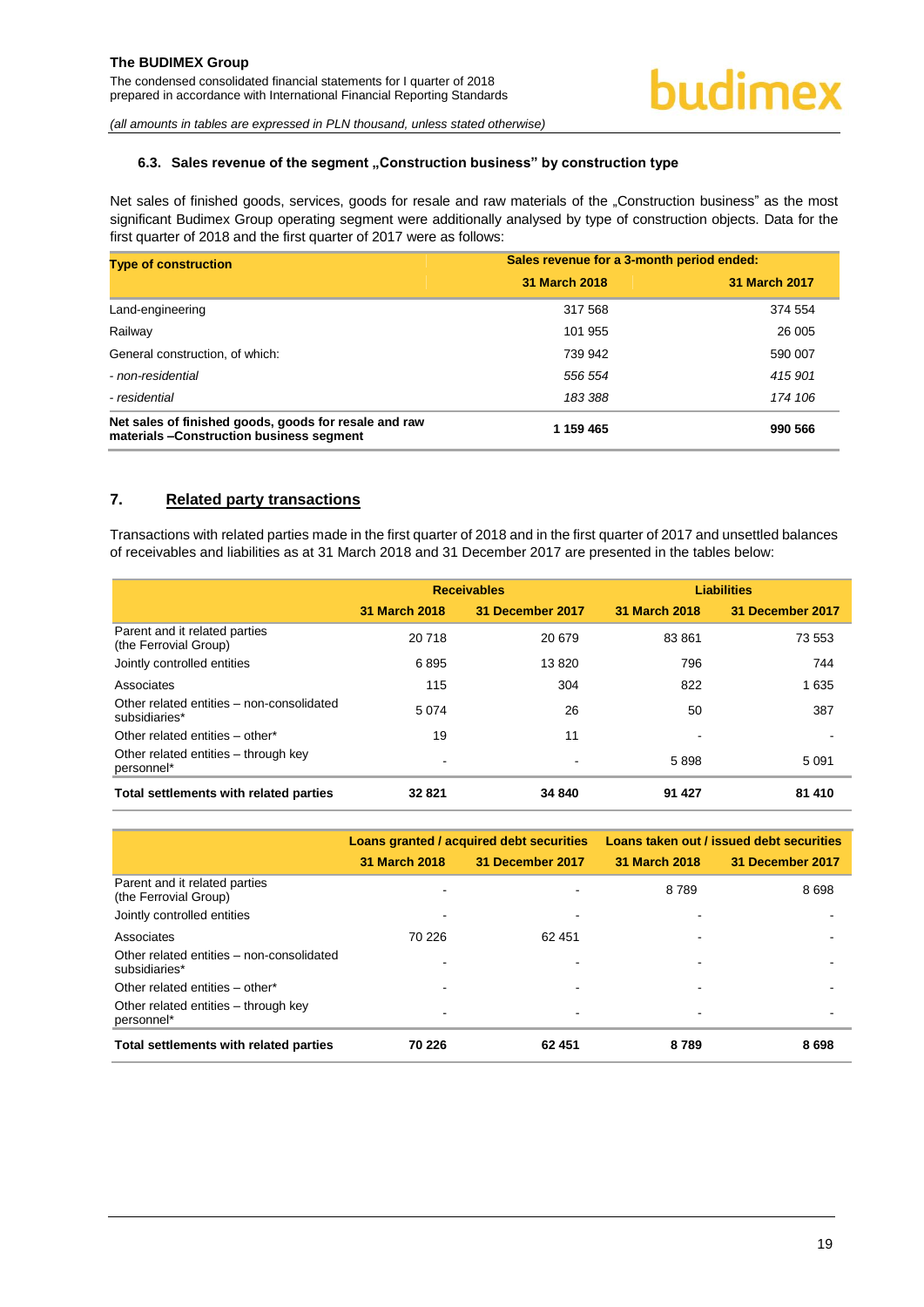The condensed consolidated financial statements for I quarter of 2018 prepared in accordance with International Financial Reporting Standards

# budimex

*(all amounts in tables are expressed in PLN thousand, unless stated otherwise)*

|                                                            | Sales of finished goods and services<br>3-month period ended 31 March |         | Purchase of finished goods and<br><b>services</b><br>3-month period ended 31 March |         |
|------------------------------------------------------------|-----------------------------------------------------------------------|---------|------------------------------------------------------------------------------------|---------|
|                                                            | 2018                                                                  | 2017    | 2018                                                                               | 2017    |
| Parent and it related parties<br>(the Ferrovial Group)     | 50                                                                    | 19      | (11373)                                                                            | (11032) |
| Jointly controlled entities                                | 10 047                                                                | 7 0 4 2 | (83)                                                                               | (10)    |
| Associates                                                 | 78                                                                    | 321     | (1261)                                                                             | (1 287) |
| Other related entities – non-consolidated<br>subsidiaries* | 12                                                                    | 60      | (45)                                                                               |         |
| Other related entities - other*                            |                                                                       |         |                                                                                    |         |
| Other related entities - through key personnel*            |                                                                       | ٠       |                                                                                    |         |
| Total transactions with related parties                    | 10 187                                                                | 7442    | (12762)                                                                            | (12329) |

|                                                            | <b>Finance income</b>         |      | <b>Finance costs</b>          |      |  |  |
|------------------------------------------------------------|-------------------------------|------|-------------------------------|------|--|--|
|                                                            | 3-month period ended 31 March |      | 3-month period ended 31 March |      |  |  |
|                                                            | 2018                          | 2017 | 2018                          | 2017 |  |  |
| Parent and it related parties<br>(the Ferrovial Group)     |                               |      | (12)                          | (15) |  |  |
| Jointly controlled entities                                |                               |      |                               |      |  |  |
| Associates                                                 | 915                           | 129  |                               |      |  |  |
| Other related entities - non-consolidated<br>subsidiaries* |                               |      |                               |      |  |  |
| Other related entities - other*                            |                               |      |                               |      |  |  |
| Other related entities - through key personnel*            |                               |      | $\blacksquare$                |      |  |  |
| <b>Total transactions with related parties</b>             | 915                           | 129  | (12)                          | (15) |  |  |

\*) Other related parties represent controlled or jointly controlled entities or entities, on which the key management person of the Parent Company or of the subsidiary of the Budimex Group or his close relative exercises significant influence, or has significant number of votes at the shareholders' meeting of this company.

Inter-Group transactions are made on an arm's length basis.

# <span id="page-20-0"></span>**8. Factors which will affect results achieved by the Group in a period covering at least the next quarter**

The main factors that may affect the financial situation of the Group at least in the next quarter include:

- higher demand for subcontractors' services, which might have influence on quality and timeliness of the works performed,
- price level of materials and construction services affecting the amount of direct costs of realised contracts,
- availability of qualified employees,
- intensification of construction works related to the implementation of large public investment programs, which causes problems related to logistics and transport of construction materials,
- level of competition in public tenders,
- intensification of actions aimed at recovery of overdue debts, which were provided for and strengthening the operational and financial control in respect of contracts realised,
- results of the pending legal proceedings, described in more detail in note [13](#page-22-3) to these consolidated financial statements,
- changes of tax regulations affecting the construction sector,
- instability on the financial markets,
- fluctuations of exchange rates, which have the impact on the sales revenue, operating costs and result of the valuation and realization of derivative financial instrument contracts.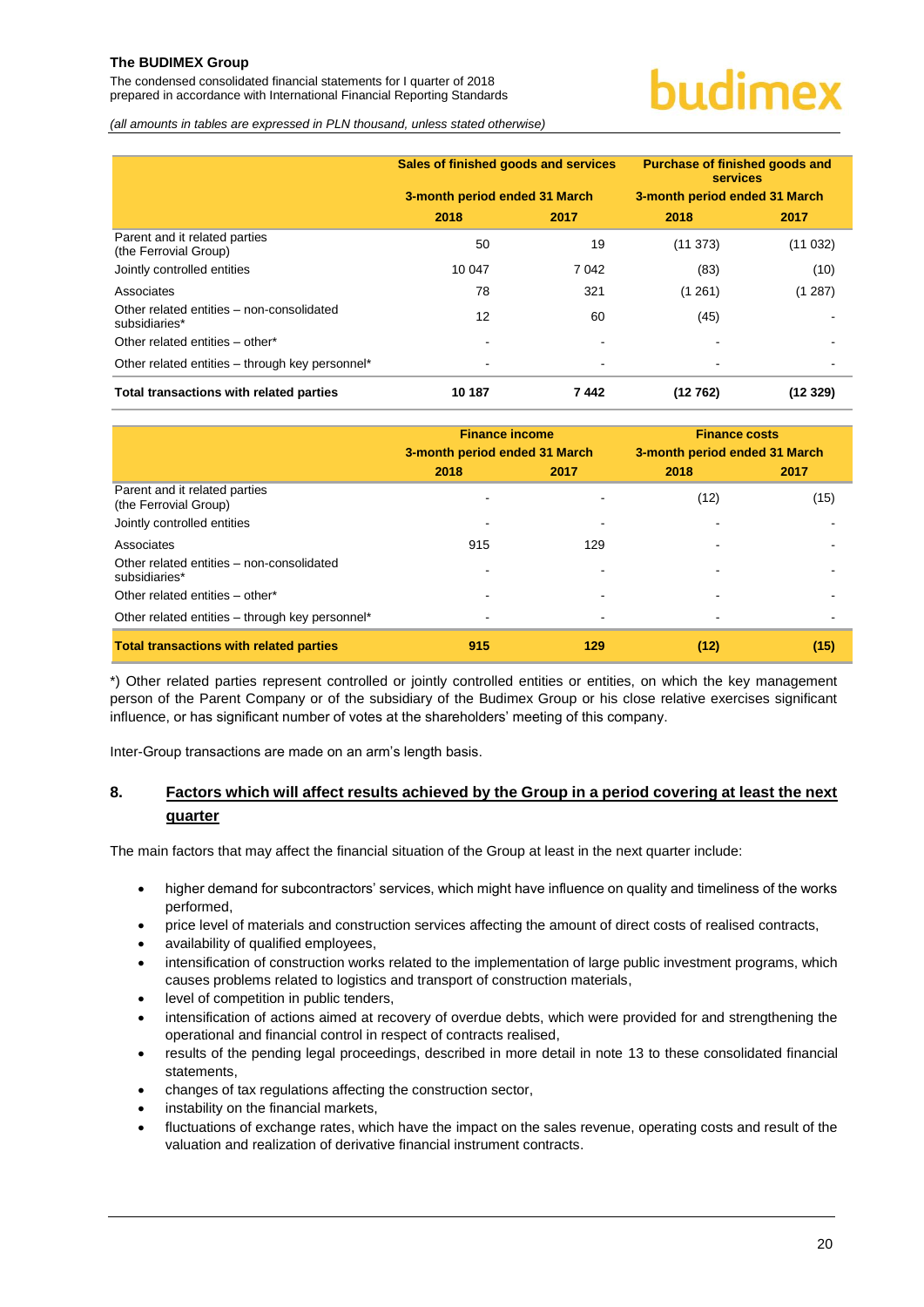As at 31 March 2018 the backlog was PLN 10 385 530 thousand. The value of contracts signed between January and March 2018 was PLN 1 059 842 thousand. The number of pre-sold apartments in the period from January - March 2018 (without booking) is 270 units.

#### <span id="page-21-0"></span>**9. The main events in the first quarter of 2018 and significant events after 31 March 2018**

In the first quarter of 2018 the Budimex Group companies were notified about the selection of their offer of significant value or entered into the following significant contracts:

#### *Significant contracts:*

| Date of the<br>first current<br>report | <b>Customer</b>                                                              | <b>Contract value</b>                                    | <b>Description</b>                                                                                                                                                                                                                                                                                                                                                                                                                                                                                                                                                                                                                                                                                                        |
|----------------------------------------|------------------------------------------------------------------------------|----------------------------------------------------------|---------------------------------------------------------------------------------------------------------------------------------------------------------------------------------------------------------------------------------------------------------------------------------------------------------------------------------------------------------------------------------------------------------------------------------------------------------------------------------------------------------------------------------------------------------------------------------------------------------------------------------------------------------------------------------------------------------------------------|
| 13.02.2018                             | General Directorate for<br>National Roads and<br>Motorways Branch in Olsztyn | 393 730                                                  | Selection of the bid as the most advantageous one in the<br>procurement procedure for the "Design and construction of<br>the S61 express road between Szczuczyn and Budzisko<br>(state border) divided into tasks: Task 3: section between<br>Wysokie junction and Raczki".                                                                                                                                                                                                                                                                                                                                                                                                                                               |
| 13.02.2018                             | PKP PLK SA                                                                   | 128 743<br>$(102994)^*$                                  | Selection of the bid of the consortium of Budimex SA<br>(consortium leader, 80%) and KZA Przedsiębiorstwo<br>Automatyki i Telekomunikacji SA (consortium partner) as<br>the most advantageous bid in the procurement procedure<br>for "Design and performance of construction works at the<br>Idzikowice station under the project named Modernisation of<br>the railway line No. 4 - Central Rail Line. Stage II". The<br>contract was signed on 28 February 2018.                                                                                                                                                                                                                                                       |
| 21.02.2018                             | Dom Development SA                                                           | 112 200                                                  | Conclusion of an annex to the agreement of 27 June 2017<br>for construction, as a general contractor, of the I stage of the<br>housing project "Marina Mokotów II" in Warsaw. Under the<br>said annex, the remuneration for completion of the<br>aforementioned agreement was established as PLN<br>112 200 thousand.                                                                                                                                                                                                                                                                                                                                                                                                     |
| 21.02.2018                             | Dom Development SA                                                           | 125 882                                                  | Conclusion of an agreement for construction, as a general<br>contractor, of the II stage of the housing project "Marina<br>Mokotów II" in Warsaw.                                                                                                                                                                                                                                                                                                                                                                                                                                                                                                                                                                         |
| 5.03.2018                              | Dyrekcja Rozbudowy Miasta<br>Gdańska                                         | 116 785                                                  | Conclusion of a contract for the construction of the Biskupia<br>Górka flyover. Budimex SA informed about the selection of<br>the bid as the most advantageous one on 30 October 2017.                                                                                                                                                                                                                                                                                                                                                                                                                                                                                                                                    |
| 7.03.2018                              | Mareckie Inwestycje Miejskie<br>Sp. z o.o.                                   | 84 745<br>(contract no. 1)<br>27 229<br>(contract no. 2) | Conclusion of a contract for the implementation of the first<br>stage of Education and Recreation Centre in Marki,<br>encompassing the construction of Junior High School and<br>High School at Wspólna street in Marki (contract no.1) and<br>selection of the offer as the most advantageous one in the<br>tender procedure for "Expansion, reconstruction and<br>renovation of primary school no. 2 in Marki. The contract<br>no. 2 was concluded on 20 March 2018.                                                                                                                                                                                                                                                    |
| 14.03.2018                             | General Directorate for<br>National Roads and<br>Motorways Branch in Łódź    | 456 749<br>$(228 375)^*$                                 | Budimex SA received a letter informing that the<br>consortium's bid of Budimex SA - the consortium leader<br>(50%) and Strabag Sp. z o. o. - the consortium partner<br>(50%) was considered the most advantageous in the tender<br>procedure concerning: The design and construction of the<br>S14 express road of the West Ring Road of Łódź. Ex. A -<br>Section I junction "Łódź Lublinek" - junction "Łódź Teofilów"<br>Ex. B - Section II junction "Łódź Teofilów" (without a<br>junction) - N91 in Słowik in the scope of part No 1 of the<br>order: "The design and construction of the S14 express road<br>of the West Ring Road of Łódź Ex. A – Section I junction<br>"Łódź Lublinek" – junction "Łódź Teofilów". |
| 20.03.2018                             | Zarząd Morskiego Portu<br>Gdańsk SA                                          | 153 707                                                  | Budimex SA received a letter informing that the bid was<br>considered the most advantageous in the tender procedure<br>concerning: "Expansion of the Dworzec Drzewny Quay at<br>the Port of Gdańsk". The bid was selected on 19 April 2018.                                                                                                                                                                                                                                                                                                                                                                                                                                                                               |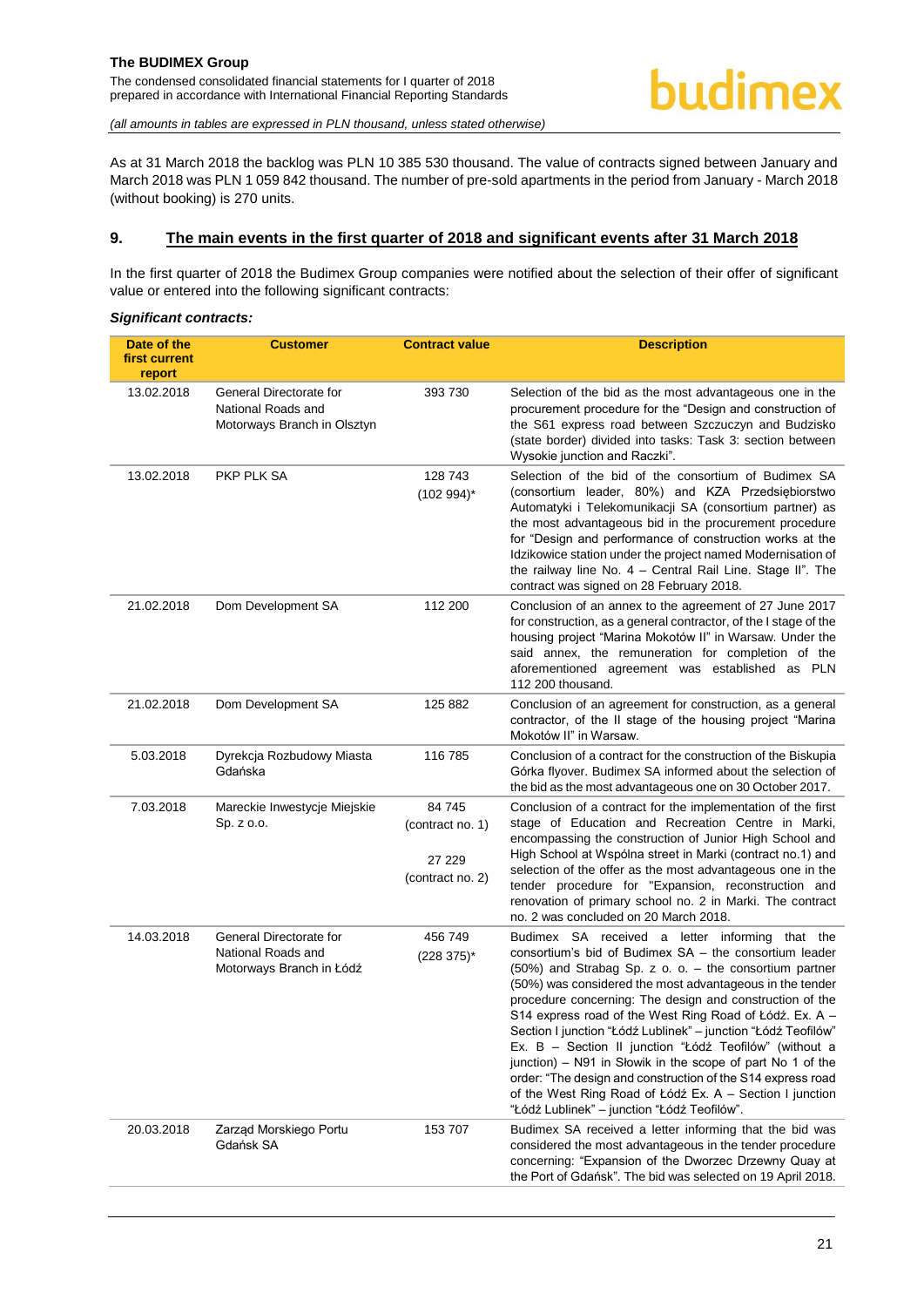The condensed consolidated financial statements for I quarter of 2018 prepared in accordance with International Financial Reporting Standards

*(all amounts in tables are expressed in PLN thousand, unless stated otherwise)*

| Date of the<br>first current<br>report | <b>Customer</b>                                                                 | <b>Contract value</b> | <b>Description</b>                                                                                                                                                                                                                                                                                                                                                                                                                                     |
|----------------------------------------|---------------------------------------------------------------------------------|-----------------------|--------------------------------------------------------------------------------------------------------------------------------------------------------------------------------------------------------------------------------------------------------------------------------------------------------------------------------------------------------------------------------------------------------------------------------------------------------|
| 29.03.2018                             | General Directorate for<br>National Roads and<br>Motorways Branch in<br>Rzeszów | 271 155               | Selection of the bid as the most advantageous one in the<br>tender for "Design and construction of the S19 express road<br>on the section from the Nisko Południe junction (without<br>junction) to the Sokołów Małopolski Północ junction<br>(including the junction), divided into three lots. Lot B from<br>the Podgórze junction (including the junction) to the Kamien<br>junction (without the junction) with the length of approx. 10.5<br>km." |
| 11.04.2018                             | KGHM Polska Miedź SA                                                            | 578 000               | Selection of the bid as the most advantageous one in the<br>tender for the construction of the Southern Section of<br>Zelazny Most Waste Treatment Facility - Stage I (Phase<br>$1,2,3$ ).                                                                                                                                                                                                                                                             |
| 17.04.2018                             | General Directorate for<br>National Roads and<br>Motorways Branch in Gdańsk     | 273 068               | Selection of the bid as the most advantageous one in the<br>tender for the construction of S6 Słupsk-Gdańsk express<br>road on the Lebork (including Lebork bypass) - Trójmiasto<br>bypass section, broken down into 2 parts: part 1<br>Construction of S6 Słupsk-Gdańsk express road on the<br>Lebork (including Lebork bypass) - Trójmiasto bypass<br>section Task 3 Luzino junction (without a junction) - Szemud<br>junction (with a junction).    |

\* share of the Budimex Group

# <span id="page-22-0"></span>**10. Issue, redemption and repayment of debt and equity securities**

In the first quarter of 2018 Budimex SA and Group companies did not issue, redeem or repay debt or equity securities.

# <span id="page-22-1"></span>**11. The Management Board's position on the feasibility of results stated in the financial forecasts published earlier for the year in view of the financial results presented in the quarterly report in relation to the projected results**

Budimex SA did not publish any forecasts.

# <span id="page-22-2"></span>**12. Statement of ownership of shares of Budimex SA or rights to such shares (options) held by the managing or supervisory persons of Budimex SA as at the date of publication of this report together with indication of changes in the ownership in the I quarter of 2018**

As at the date of publication of the report members of the Management Board and Supervisory Board of Budimex SA held the following number of shares:

| Marcin Wegłowski  | (Management Board member)           | 2 830 shares |
|-------------------|-------------------------------------|--------------|
| Marek Michałowski | (chairman of the Supervisory Board) | 4 000 shares |

Above mentioned members of the Management Board and Supervisory Board do not own share options of the company. As at the date of publication of this report other managing and supervisory persons of Budimex SA do not hold its shares or share options. There was no change in the status of ownership from the date of publication of the annual report for the year 2017, i.e. 22 March 2018.

# <span id="page-22-3"></span>**13. Proceedings pending as at 31 March 2018 before court, competent arbitration body or any public administration authority**

The total value of legal proceedings in progress in respect of liabilities and receivables as at 31 March 2018 was PLN 439 207 thousand. Excess of the value of proceedings against Group companies over proceedings relating to claims of Group companies amounted to PLN 186 847 thousand.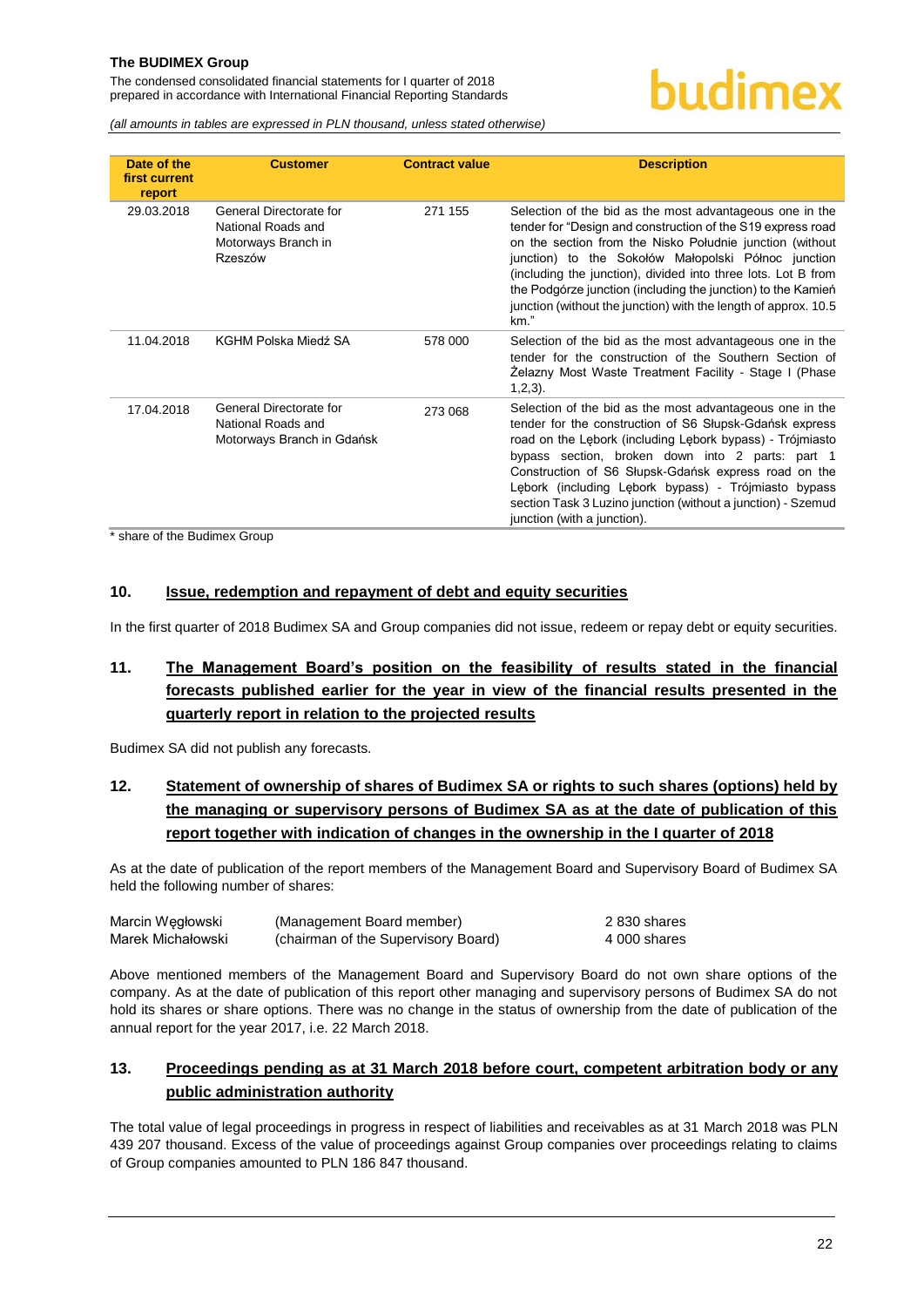In accordance with information in the possession of Budimex SA, the total value of legal proceedings in progress in respect of liabilities of Budimex SA and its subsidiaries as at 31 March 2018 was PLN 313 027 thousand. These proceedings involve the Group companies' operating activity.

The proceedings in the highest value case are pending before the Court of Arbitration at the Polish Chamber of Commerce in Warsaw, which involve the consortium members: Ferrovial Agroman SA, Budimex SA and Estudio Lamela S.L. (the FBL Consortium) and Przedsiębiorstwo Państwowe "Porty Lotnicze" (PPL). The litigation is the result of PPL serving a notice rescinding the contract for the development and modernization of Terminal 2 of the Warsaw Chopin Airport.

Initially, the proceedings related solely to the claim filed on 24 January 2008 by the FBL Consortium, in relation to bank guarantees realised by PPL groundlessly, which were given as a performance bond for a total amount of PLN 54 382 thousand. That case was finally resolved by a judgment of the Court of Appeal in Warsaw of 23 August 2012. The total value of the awarded claim and the amount of statutory interest for late payment was PLN 87 920 thousand (the amount attributable to Budimex SA was PLN 35 168 thousand, of which PLN 21 612 thousand as reimbursement of the performance bond). The court enforcement officer transferred that amount to the bank account of Budimex SA on 28 September 2012. After the cassation appeal of PPL was dismissed by the Supreme Court, the enforcement proceedings became final and PPL cannot submit now any further claims against the FBL Consortium regarding reimbursement of the amounts adjudicated in the partial judgment.

In the course of the proceedings before the Court of Arbitration, PPL filed a counter-claim of a total amount of PLN 135 719 thousand, covering claims for the redress of damage, including lost benefits, return of unjust enrichment and liquidated damages. On 31 July and 26 October 2009, PPL filed to the Court of Arbitration further written statements of claim including extension of the counter-claim, changing the original amount of counter-claim from PLN 135 719 thousand to PLN 280 894 thousand. As a result of subsequent procedural steps, in August 2012, the PPL's claim was raised to PLN 298 892 thousand. According to the value of the shares set forth in the consortium agreement, the risk allocated to Budimex SA does not exceed the total of PLN 119 556 thousand.

Regardless of the PPL's counter-claim and in accordance with former announcements, on 27 February 2009 the FBL Consortium submitted a statement of claim including an extension of the main claim by the amount of PLN 216 458 thousand, covering: remuneration for the works performed, but not paid by the Investor, remuneration for additional works, and reimbursement for the retained amounts and interest on late payments. Under the consortium contract, the share of Budimex SA in this claim amounts to PLN 86 583 thousand. According to Budimex SA, all claims under the PPL's counter-suit are groundless. Consequently, on 21 October 2008, the FBL Consortium filed a response to the counter-claim, which contained a motion to dismiss the action in its entirety, and hence the statement on the groundlessness of PPL's claims.

Until now, during several hearings, the court has examined all witnesses for the claimant and the counter-claimant with respect to the circumstances included in PPL's counter-claim. Additionally, at the beginning of 2018, the hearing of evidence was completed, including three expert opinions on the claims of the FBL Consortium concluded in the extended principal claim. Consequently, the last remaining evidence to be heard in the case is the expert's opinion on the amount of PPL's claims. The scope of this application will be decided by the Arbitration Court at the hearing in June 2018, and the basis of this decision will be the conclusions of the previous expert opinions (regarding the claims of the PPL Consortium and the assessment of the claims of the plaintiff), the content of which affects the scope of PPL's claims. According to the first expert opinion (BS Consulting Group) - the FBL Consortium had the right to extend the time to complete the works, while the next two opinions confirmed that the claims of the FBL Consortium are justified for the most part. Although experts' opinions do not determine the formal assessment of the validity of claims of the FBL Consortium (this is done by the Arbitration Court), but in a situation where the Arbiter Team would also share the FBL Consortium's position, there would be no room for recognizing the legitimacy of PPL's claims.

As part of a summary of the parties' positions - the purpose of which is to close the stage regarding the claims of the FBL consortium at the beginning of 2018, PPL submitted to members of the Consortium a deduction statement and a possible charge of deduction in the proceedings. This step resulted in a change of the previous Arbitration Court decision, which intended to issue another partial verdict encompassing the plaintiff's claims after the hearing of evidence had been completed. Currently, the hearing of evidence concerning the opinion of experts on PPL claims submitted in a counterclaim will be continued - but only to the extent that will be determined by the Arbitration Court at the hearing at the beginning of June 2018. This stage will probably not end earlier than in the first half of 2019 .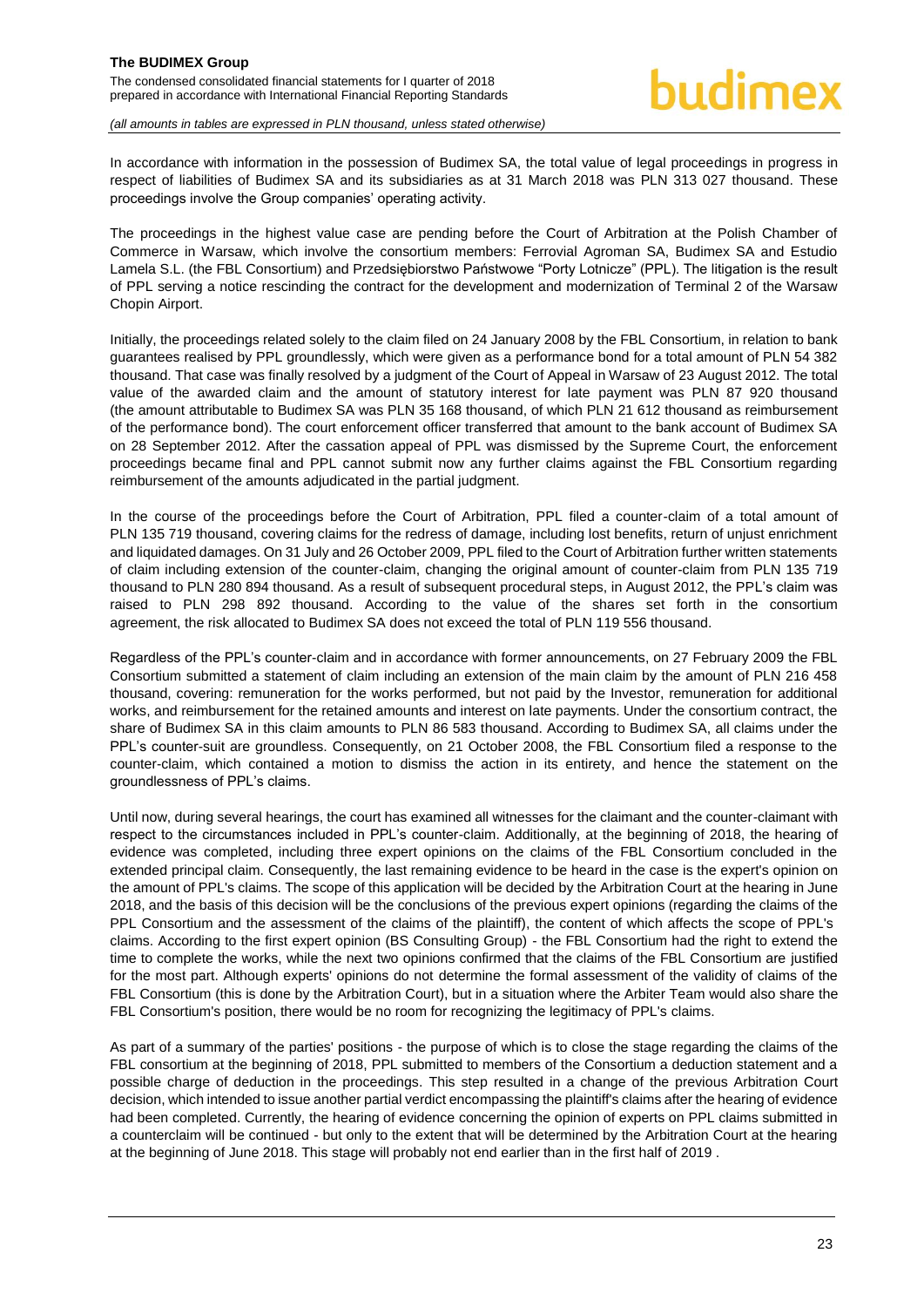The Management Board is of the opinion that the final judgement of the Court of Arbitration will be favourable to the FBL Consortium.

On 24 July 2017, Muzeum Śląskie in Katowice filed a claim against Budimex SA and Ferrovial Agroman SA, operating as a consortium, in connection with the performance of the contract called "Construction of new premises of Muzeum Śląskie in Katowice" concluded on 7 June 2011. The claimant requested that either the amount of PLN 122 758 thousand, together with statutory interest calculated as of the date of claim filing, was awarded jointly and severally against the defendants towards undue performance of the contract, or the defendants were ordered to reduce contract transaction price by the amount of PLN 34 675 thousand being the reimbursement of the unfairly, as stated by the claimant, paid contract consideration. Art. 471 of the Civil Code was named as the basis for the principal claim, while the provisions of contractor warranty for defects in the constructed facility – for the alternative claim *(żądanie ewentualne).*

In the opinion of the Management Board of Budimex SA, the claim is unjustified. The irregularities, if any, which the claimant names as the basis for its action do not result from contract performance or undue performance by the consortium. In addition, due contract performance was confirmed by the claimant by the issued Certificate of Acquisition and Certificate of Completion of premises of Muzeum Śląskie in Katowice. In the opinion of the Management Board, the reported provisions cover the risks related to contract performance. Budimex SA filed its reply to said claim on 31 October 2017. It was supplemented by Budimex SA in January 2018. At the same time, the court attempted to deliver a copy of the claim to Ferrovial Agroman SA. Due to the non-translation of all documents into Spanish, Ferrovial Agroman SA refused to accept the parcel. As at the date of the report, it was not possible to successfully deliver a copy of the claim to Ferrovial Agroman SA.

Another legal proceedings with a material value relate to the claim filed on 5 March 2008 by Miejskie Wodociągi i Kanalizacja w Bydgoszczy Sp. z o.o. requesting that the amount of PLN 25 252 thousand be awarded jointly and severally against the consortium to which the Budimex SA and Budimex Dromex SA belonged. The claim relates to the replacement of contractor costs incurred by the investor when the consortium rescinded the contract. The share of the companies in the consortium was 90%, therefore the value of the claim for which Budimex SA is presently liable is PLN 22 727 thousand. On 12 July 2017, the court of the first instance awarded against Budimex SA only the amount of PLN 22 thousand (towards reimbursement of the costs of expert opinions commissioned by the claimant), and dismissed the claim in its entirety. The appeal against court decision was filed both by the claimant (as regards the entire claim), and the defendant (as regards the part of the verdict regarding the amount of PLN 22 thousand). Currently, the parties await setting the date for the hearing before the court of the second instance.

As at the date of the preparation of these consolidated financial statements, the final outcome of the remaining proceedings is not known.

<span id="page-24-0"></span>The total value of legal proceedings pending in respect of claims of Budimex SA and its subsidiaries amounted to PLN 126 180 thousand as at 31 March 2018. The proceedings relate mainly to the recovery of overdue receivables from business partners and to additional claims in respect of the construction work performed. Apart from the case brought to court by the FBL Consortium against PPL, the value of no other proceedings concerning claims is material. As at the date of these consolidated financial statements, the final outcome of the proceedings is not known.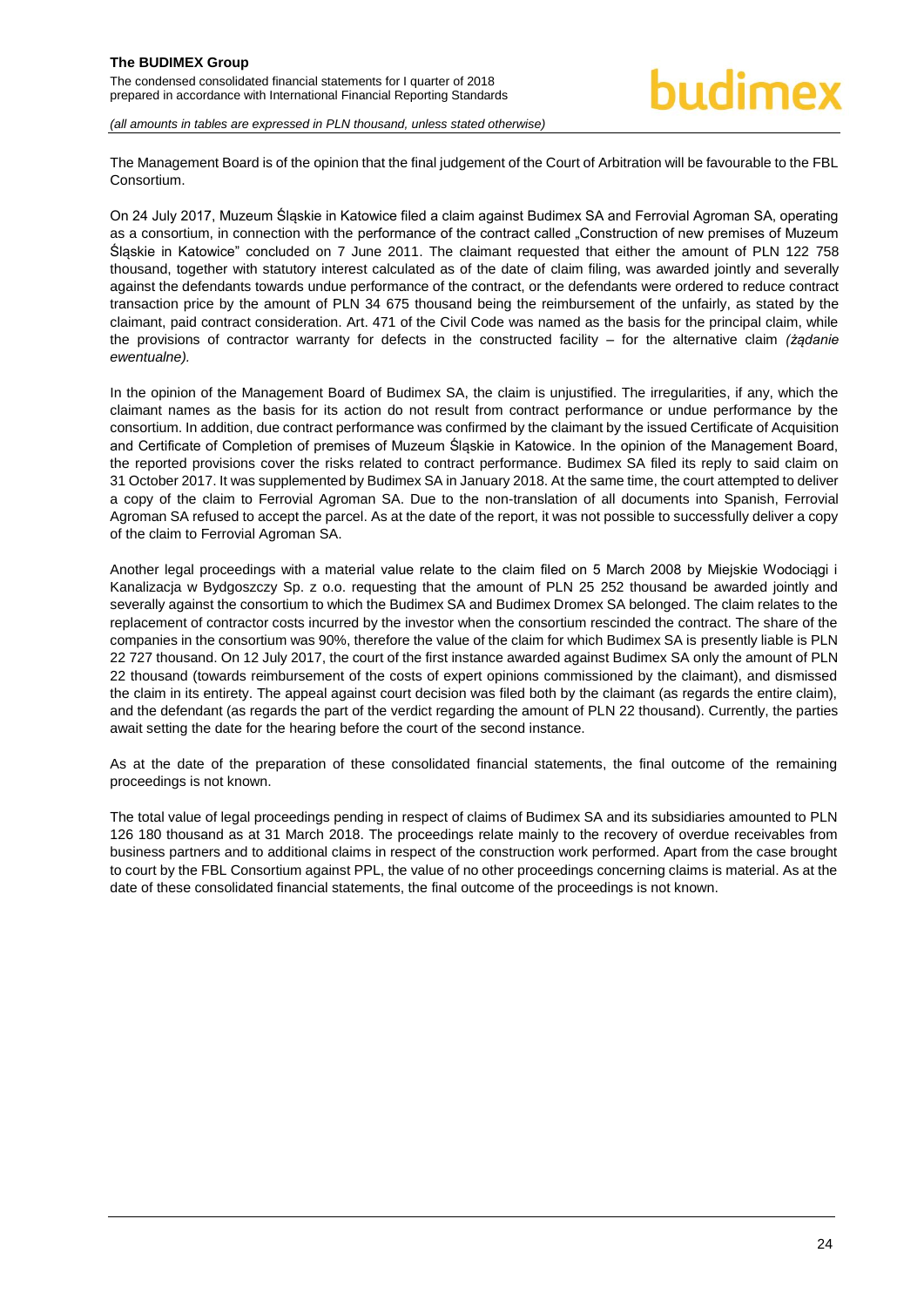#### **13. Contingent assets and contingent liabilities**

|                                                | 31 March 2018 | 31 December 2017 |
|------------------------------------------------|---------------|------------------|
| <b>Contingent assets</b>                       |               |                  |
| From related parties, of which:                |               |                  |
| - guarantees and sureties received             |               |                  |
| - bills of exchange received as security       |               |                  |
| From related parties, total                    |               |                  |
| <b>From other entities</b>                     |               |                  |
| - guarantees and sureties received             | 602 922       | 589 062          |
| - bills of exchange received as security       | 3918          | 3628             |
| From other entities, total                     | 606 840       | 592 690          |
| Other contingent assets                        | 14768         | 14768            |
| <b>Total contingent assets</b>                 | 621 608       | 607 458          |
| <b>Contingent liabilities</b>                  |               |                  |
| To related parties, of which:                  |               |                  |
| - quarantees and sureties issued               | 2814          | 2814             |
| - bills of exchange issued as performance bond |               |                  |
| To related parties, total                      | 2814          | 2814             |
| To other entities, of which:                   |               |                  |
| - quarantees and sureties issued               | 3 665 820     | 3821829          |
| - bills of exchange issued as performance bond | 24 225        | 16 141           |
| To other entities, total                       | 3 690 045     | 3837970          |
| <b>Other contingent liabilities</b>            | 134 381       | 134 381          |
| <b>Total contingent liabilities</b>            | 3 827 240     | 3 975 165        |
| <b>Total contingent items</b>                  |               |                  |

Contingent assets represent guarantees issued by banks and other financial institutions to the companies of the Budimex Group as security for the potential claims the Group may file against its business partners in respect of the construction contracts in progress.

Contingent liabilities represent guarantees and sureties issued by banks to business partners of the Group as security for the potential claims they may be filed against the Group in respect of the construction contracts in progress. Banks are entitled to recourse the underlying claims to Group companies. Guarantees issued to the Group's customers represent an alternative, to the retentions held, method of securing potential claims of customers.

The bills of exchange issued represent a security for the settlement of liabilities towards the strategic suppliers of the Group, while the bills of exchange received and recognized under contingent assets represent security for the repayment by the Group customers of the amounts due to the Group.

Other contingent liabilities include among others voluntary acceptance of enforcement constituting a security of payment up to the amount of PLN 134 381 thousand due and payable in the case of improper performance of obligations by Budimex SA under the acquisition agreement concerning shares of Przedsiębiorstwo Napraw Infrastruktury Sp. z o.o.